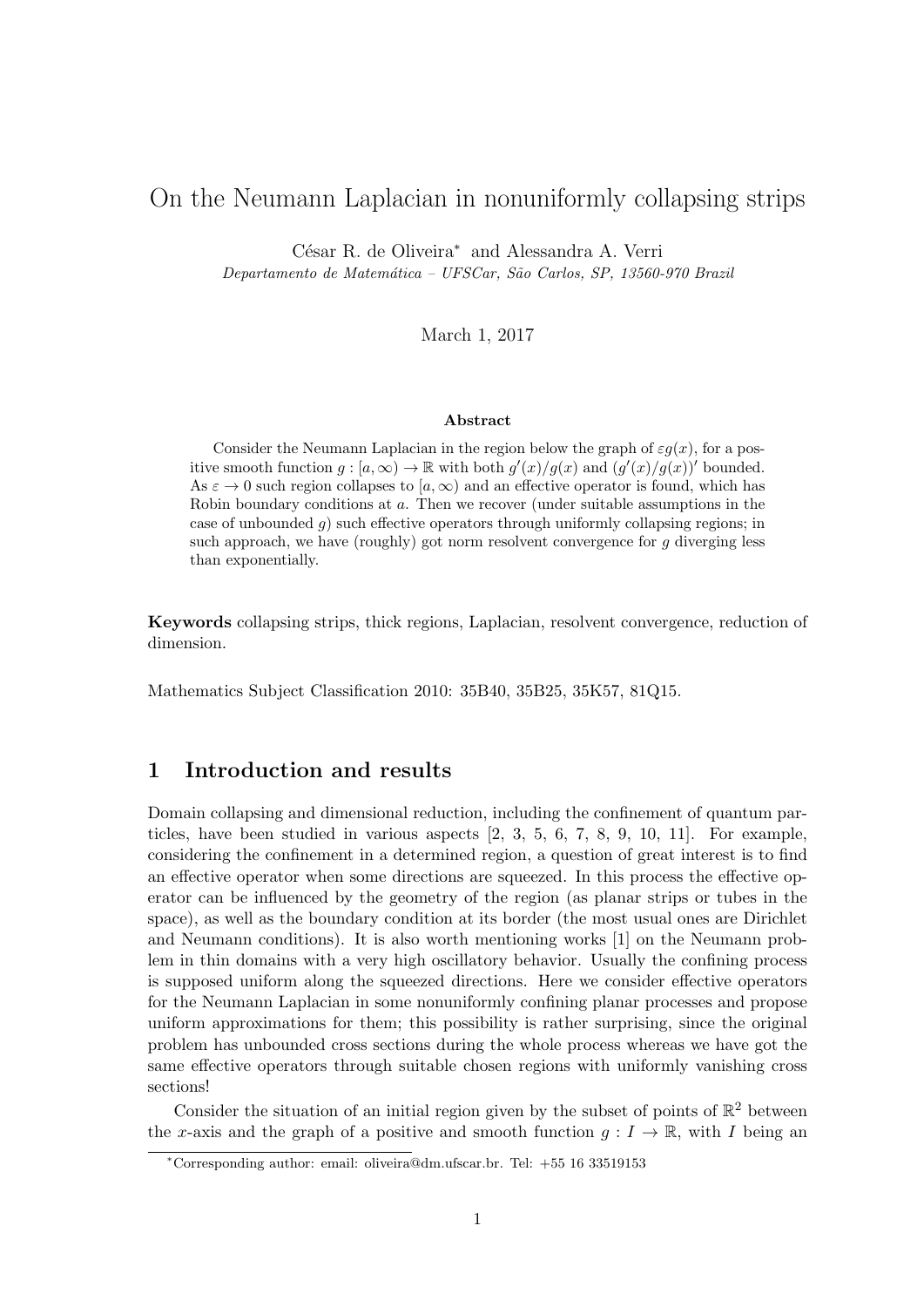interval of R. For each  $\varepsilon > 0$ , consider the set  $\Omega_{\varepsilon} = \{(x, y) \in \mathbb{R}^2 \mid 0 < y < \varepsilon g(x), x \in I\}$ and the Laplace operator restricted to it. At the boundary  $\partial\Omega_{\varepsilon}$ , take the Neumann condition. A question is to know in what sense the limit of this problem exists as  $\varepsilon \to 0$ (collapsing domain to  $I$ ). Hale and Raugel [9] have obtained some results under the assumption that  $g$  is a bounded function (and  $I$  a bounded interval). One of the goals of this work is to find, under some additional conditions on  $g$ , effective operators (in the strong resolvent sense) also for some unbounded functions g, for which  $\Omega_{\varepsilon}$  does not collapse uniformly as  $\varepsilon \to 0$  (a situation we call *thick strips* and, to our knowledge, it has not been considered up to now); see Theorem 1 ahead.

Another goal here is to approximate a divergent g by a sequence of bounded functions  $(g_{\varepsilon})_{\varepsilon}$  with pointwise convergence  $g_{\varepsilon} \to g$ , as illustrated in Figure 1, but so that the squeezing regions, defined through  $\varepsilon g_{\varepsilon}$ , collapse uniformly as  $\varepsilon \to 0$ . In some cases we will actually find the same effective operators as before, but the resolvent convergence will be uniformly if (roughly) g diverges less than exponentially at infinity; see Theorems 3 and 4, as well as explicitly examples in Classes I and II ahead.



Figure 1: Illustration of the pointwise approximation of the unbounded function  $q$  with the sequence  $g_{\varepsilon}$ , and the uniformly collapsing  $\varepsilon g_{\varepsilon}$  (for large x, the general behavior of  $\varepsilon g$ is the same as  $q$ ).

### 1.1 Collapsing thick strips

In this and next subsections, we describe in more details the results of this work, while most proofs are left to other sections. For simplicity, we impose convenient conditions on g from scratch:

(i)  $g : [a, \infty) \to \mathbb{R}$  is a C<sup>2</sup> function with  $g(x) > r_0 > 0$  for all x; furthermore,  $j(x) := g'(x)/(2g(x))$  and its derivative  $j'(x)$  are supposed to be bounded (con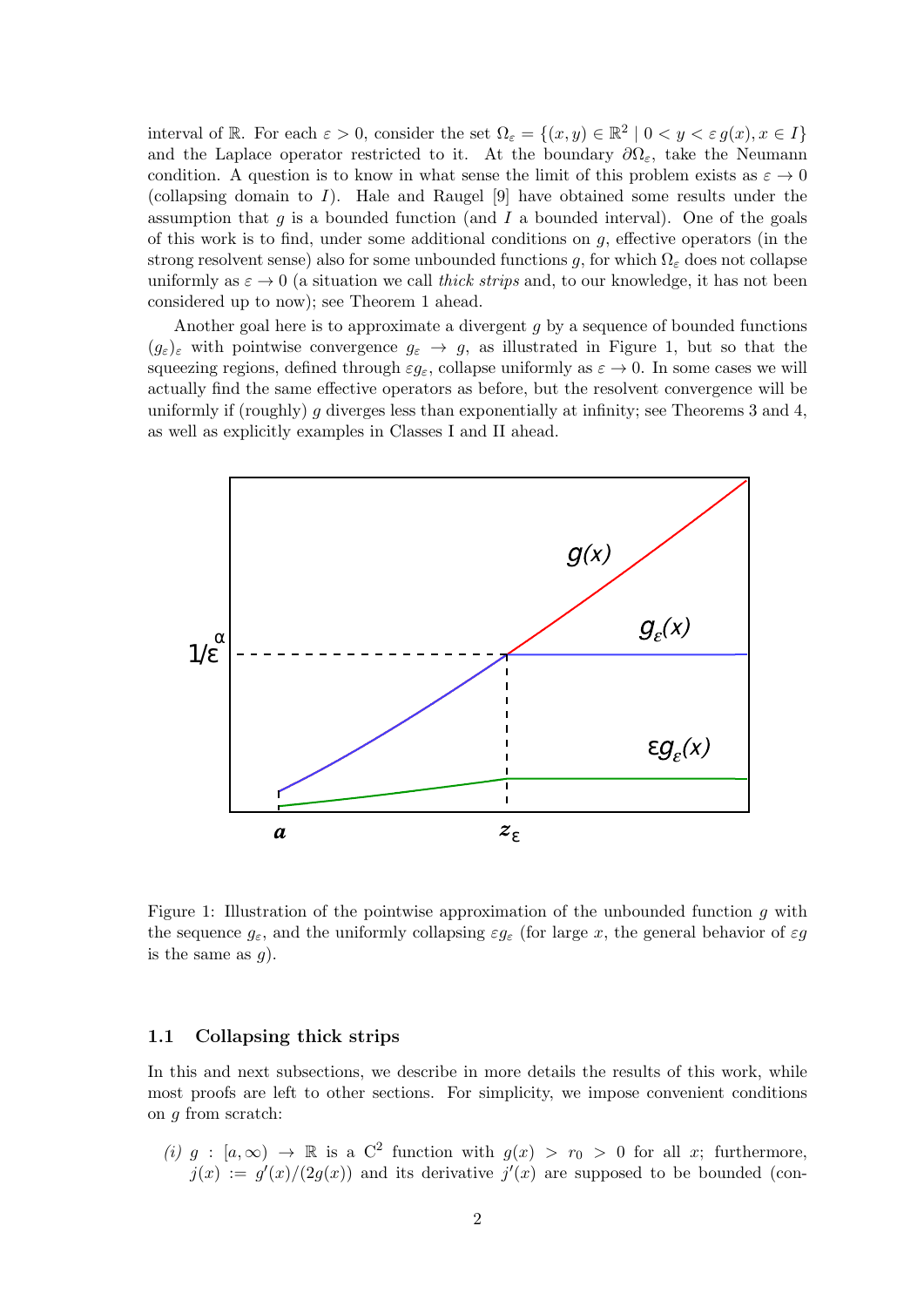tinuous) functions.

Let For each  $\varepsilon > 0$ , consider the region

$$
\Lambda_{\varepsilon} := \left\{ (x, y) \in \mathbb{R}^2 \mid 0 < y < \varepsilon g(x), \, x \in [a, \infty) \right\}
$$

and the quadratic form

$$
m_{\varepsilon}(v) = \int_{\Lambda_{\varepsilon}} |\nabla v|^2 dx
$$
, dom  $m_{\varepsilon} = H^1(\Lambda_{\varepsilon})$ ,

associated with the Neumann Laplacian in  $\Lambda_{\varepsilon}$ . After some changes of variables, similar to those in Section 2 of this work,  $m_{\varepsilon}(v)$  is cast as

$$
n_{\varepsilon}(\varphi) := \int_{\Lambda} \left( \left| \varphi' - \frac{g'}{2g} \varphi - y \, \varphi_{y} \frac{g'}{g} \right|^{2} + \frac{|\varphi_{y}|^{2}}{\varepsilon^{2} g^{2}} \right) \, dx \, dy, \qquad \varphi \in \text{dom } n_{\varepsilon} \subset H^{1}(\Lambda),
$$

where  $\Lambda := [a, \infty) \times (0, 1)$  is a fixed region and  $\varphi_y$  denotes the derivative with respect to the variable y. Note that, as  $\varepsilon \to 0$ ,

$$
n_{\varepsilon}(\varphi) \longrightarrow \begin{cases} \int_{\Lambda} |\varphi' - j(x) \varphi|^2 dx, & \text{if } \varphi_y = 0, \\ \infty, & \text{if } \varphi_y \neq 0. \end{cases}
$$

From this analysis, it is natural to introduce the subspace

$$
\mathcal{J} := \left\{ \varphi \in H^1(\Lambda) \mid \varphi(x, y) = w(x)1, \ w \in H^1([a, \infty)) \right\}.
$$

Note that  $\mathcal J$  is directly related to the fact that the first eigenvalue of the Neumann Laplacian in a bounded region is zero (and the constant functions form the corresponding eigenspace). It is important to observe that, since  $j(x)$  is bounded,  $\mathcal{J} \subset$  dom  $n_{\varepsilon}$  for all  $0 < \varepsilon \leq 1$ 

Denote by  $S_{\varepsilon}$  the self-adjoint operator associated with  $n_{\varepsilon}(\psi)$  and let  $\mathcal{H}_0$  be the closure of  $\mathcal J$  in  $L^2(\Lambda)$ . Define the one-dimensional quadratic form

$$
n(w) := \lim_{\varepsilon \to 0} n_{\varepsilon}(w1) = \int_{a}^{\infty} |w' - j(x)w|^2 dx, \quad \text{dom } n = H^1([a, \infty)),
$$

and denote by  $S$  the associated self-adjoint operator. By Theorem 1,  $S$  is the effective operator in this situation. We mention that very different effective operators are obtained if Dirichlet condition is considered; for instance, see the works by Friedlander and Solomyak  $[7, 8]$  which has studied the Dirichlet case and g with a unique global maximum.

**Theorem 1.** The sequence  $S_{\varepsilon}$  converges in the strong resolvent sense to the self-adjoint operator S in  $\mathcal{H}_0$ . I.e., for all  $f \in L^2(\Lambda)$ ,

$$
\left\|S_{\varepsilon}^{-1}f - (S^{-1} \oplus 0)f\right\| \to 0,
$$

as  $\varepsilon \to 0$ , where 0 denotes the null operator on  $\mathcal{H}_{0}^{\perp}$ .

*Proof.* For  $0 < \varepsilon_2 < \varepsilon_1$ , we have  $0 \leq n_{\varepsilon_1}(\psi) \leq n_{\varepsilon_2}(\psi)$ , for all  $\psi \in H^1(\Lambda)$ . Thus, the proof follows directly by Kato-Robinson Theorem (see Theorem 10.4.2 in [4]).  $\Box$ 

An important point is to characterize the action and the domain of the effective operator S; since  $j(x)$  and  $j'(x)$  are supposed to be bounded functions,  $\rho(x) := j^2(x) + j'(x)$ is bounded as well.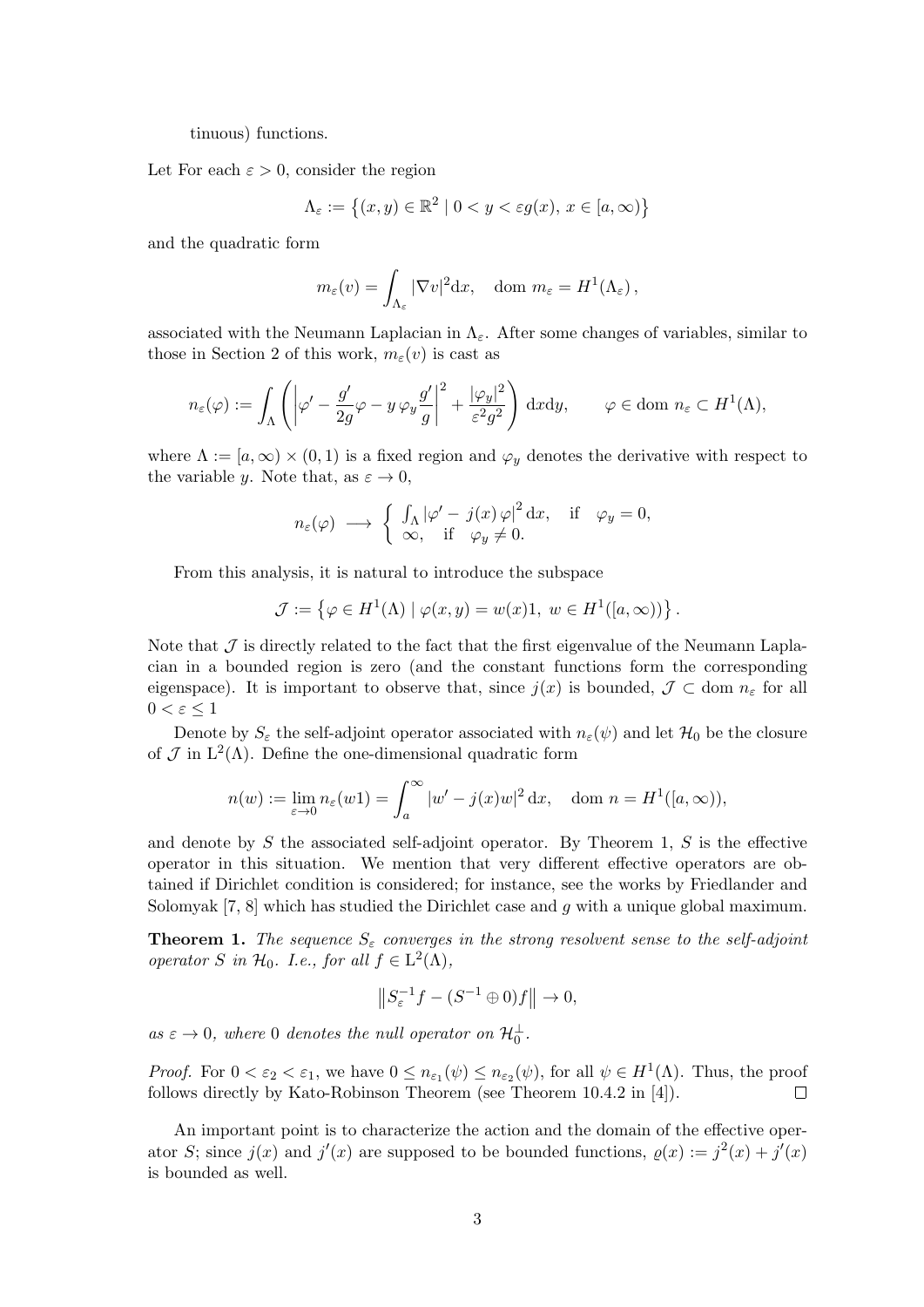**Theorem 2.** If  $(i)$  holds, then

$$
(Sw)(x) := -w''(x) + \varrho(x)w(x), \tag{1}
$$

with a Robin condition at the end point a, that is,

dom  $S = \{w \in H^2([a,\infty)) \mid j(a) w(a) = w'(a)\}.$ 

A more detailed discussion about this characterization, from which the proof of Theorem 2 follows, is presented in the Appendix to this work. Selected explicitly examples will be presented later on in this section.

#### 1.2 Uniformly collapsing regions

We pass now to details of the second goal of this work, that is, finding uniformly collapsing regions  $Q_{\varepsilon}$  whose effective operator coincides with S, actually a more delicate question. Let  $\varepsilon_0 > 0$  and, for each  $\varepsilon \in (0, \varepsilon_0)$ , pick a positive sequence of bounded functions  $g_{\varepsilon} : [a, +\infty) \to \mathbb{R}$  that converges pointwise to the unbounded g; this simulates  $\{(x, y) \in$  $\mathbb{R}^2 \mid 0 < y < g(x), x \in [a, \infty)$  being approximated by the regions  $\{(x, y) \in \mathbb{R}^2 \mid 0 < y < g(x)\}$  $g_{\varepsilon}(x), x \in [a,\infty)$ ; see Figure 1. Under appropriate conditions, we will have collapsing regions to  $[a,\infty)$  by considering  $\varepsilon g$  (nonuniformly) and  $\varepsilon g_{\varepsilon}$  (uniformly).

Suppose that each  $g_{\varepsilon}$  is a continuous and smooth function by parts which is used to delimit the region

$$
Q_{\varepsilon} := \left\{ (x, y) \in \mathbb{R}^2 \mid 0 < y < \varepsilon g_{\varepsilon}(x), \, x \in [a, \infty) \right\},
$$

and the Neumann Laplacian restricted to  $Q_{\varepsilon}$ . For technical reasons, we pick  $c > 0$  and consider the quadratic form

$$
f_{\varepsilon}(\psi) = \int_{Q_{\varepsilon}} \left( |\nabla \psi|^2 + c |\psi|^2 \right) \, \mathrm{d}x \mathrm{d}y,
$$

with dom  $f_{\varepsilon} = H^1(Q_{\varepsilon})$ . After some changes of variables (see Section 2 of this work), we pass to study the sequence

$$
h_{\varepsilon}(\psi) = \int_{Q} \left( \left| \psi' - \frac{g_{\varepsilon}'}{2g_{\varepsilon}} \psi - y \frac{g_{\varepsilon}'}{g_{\varepsilon}} \psi_{y} \right|^{2} + \frac{|\psi_{y}|^{2}}{\varepsilon^{2} g_{\varepsilon}^{2}} + c |\psi|^{2} \right) dxdy, \tag{2}
$$

dom  $h_{\varepsilon} = H^1(Q) \subset L^2(Q)$ , where  $Q := [a, \infty) \times (0, 1)$ . Since for each  $\varepsilon > 0$  there is a constant  $C_{\varepsilon} > 0$  so that, for all  $x, C_{\varepsilon}^{-1} \leq \varepsilon g_{\varepsilon}(x) \leq C_{\varepsilon}$ , the change of variables from  $Q_{\varepsilon}$ to Q is a global diffeomorphism and bi-Lipschitz, thus it defines an isomorphism between the Sobolev spaces  $H^1(Q)$  and  $H^1(Q_\varepsilon)$ ; so dom  $h_\varepsilon = H^1(Q)$ .

Denote by  $H_{\varepsilon}$  the self-adjoint operator associated with  $h_{\varepsilon}(\psi)$ ; this is the operator whose behavior we are interested in understanding as  $\varepsilon \to 0$ . Note that we are not guaranteed to apply Kato-Robinson Theorem in this situation, and we need to work alternatively.

Now, think of the subspace

$$
\mathcal{L} := \{ w(x) 1 \mid w \in \mathcal{L}^2([a,\infty)) \} \subset \mathcal{L}^2(Q),
$$

the one-dimensional quadratic form

$$
t_{\varepsilon}(w) := h_{\varepsilon}(w\,1) = \int_{a}^{\infty} \left( \left| w' - \frac{g_{\varepsilon}'}{2g_{\varepsilon}} w \right|^{2} + c\,|w|^{2} \right) dx, \qquad \text{dom } t_{\varepsilon} = H^{1}([a,\infty)), \tag{3}
$$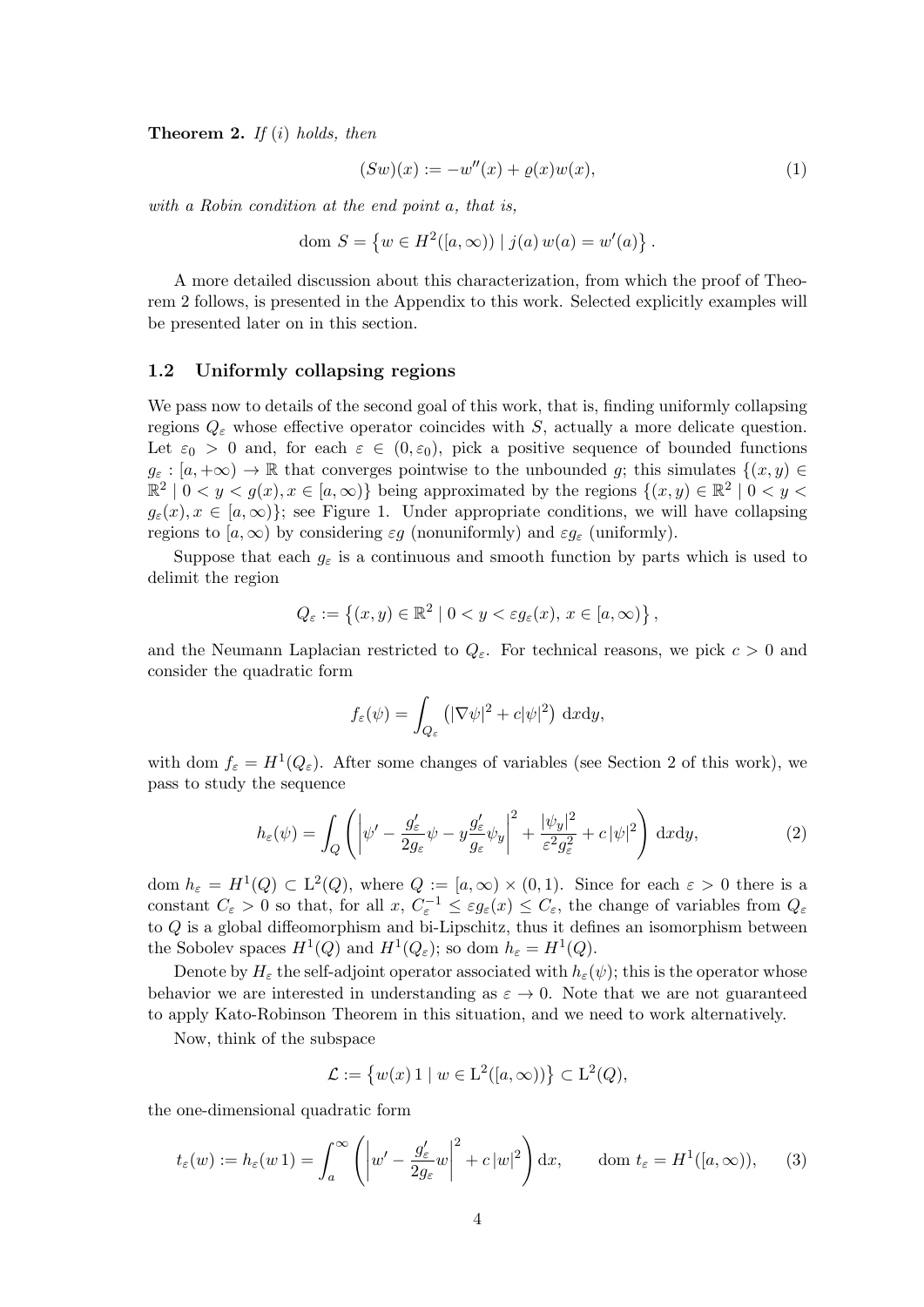and denote by  $T_{\varepsilon}$  the associated self-adjoint operator  $(t_{\varepsilon}(w))$  is a closed form since it is the restriction of a closed form to a closed subspace of  $H^1(Q)$ .

Suppose that for  $\varepsilon \in (0, \varepsilon_0)$  there exist  $s(\varepsilon)$  and  $r(\varepsilon)$  so that, for all  $x \in [a, \infty)$ :

- (ii)  $g_{\varepsilon}(x) \leq s(\varepsilon)$ , and  $\varepsilon s(\varepsilon) \to 0$ , as  $\varepsilon \to 0$  (implying uniformly collapsing  $Q_{\varepsilon}$ );
- (*iii*)  $(g'_{\varepsilon}(x)/g_{\varepsilon}(x))^2 \le r(\varepsilon)$ , and  $\varepsilon s(\varepsilon) r(\varepsilon)^{1/2} \to 0$ , as  $\varepsilon \to 0$ .

For simplicity, along this work we use the same symbol  $K$  to denote different positive constants. Our general result on dimensional reduction in this case is a norm resolvent approximation and states as follows.

**Theorem 3.** Assume that conditions (i)-(iii) hold true; then, there exists  $K > 0$ , so that, for all  $\varepsilon > 0$  small enough,

$$
\left\|H_{\varepsilon}^{-1} - \left(T_{\varepsilon}^{-1} \oplus 0\right)\right\| < \left(\frac{\varepsilon^2 \, s^2(\varepsilon)}{\pi^2} + K \, \frac{\varepsilon \, s(\varepsilon) \, r(\varepsilon)^{1/2}}{c}\right) \xrightarrow{\varepsilon \downarrow 0} 0,
$$

where 0 is the null operator on the subspace  $\mathcal{L}^{\perp}$ .

With Theorem 3 at hand, the next task is to study the limit of the sequence of onedimensional operators  $(T_{\varepsilon})_{\varepsilon}$ . After a rather general result in Theorem 4, recovering the effective operators found in Theorems 1 and 2, we explicitly discuss two classes in the guise of illustrations, with norm resolvent convergence in case of vanishing bounded effective potentials  $\rho(x)$  at infinity and only strong convergence otherwise.

An additional hypothesis in the case of thick domains:

(iv) if  $\lim_{x\to\infty} g(x) = \infty$ , from now on we also suppose that  $g(x)$  is strictly increasing for large enough  $x$ .

In addition, we assume that the number  $c > 0$  in the definition of  $t_{\varepsilon}(w)$  is so that  $\rho(x)+c$ 0, for all  $x \in [a,\infty)$ .

We perform an explicitly approximation of the Neumann Laplacian restricted to the thick region  $\{(x, y) \in \mathbb{R}^2 \mid 0 < y < \varepsilon g(x), x \in [a, \infty)\}\$ , according to the lines already mentioned, that is, we will explicitly choose  $g_{\varepsilon}$ . Fix a number  $0 < \alpha < 1$  and take  $z_{\varepsilon} = z_{\varepsilon}(\alpha) > a$  so that  $g(z_{\varepsilon}) = 1/\varepsilon^{\alpha}$ ; by  $(iv)$ ,  $z_{\varepsilon}$  is uniquely determined for all  $\varepsilon > 0$  small enough and  $z_{\varepsilon} \to \infty$ , as  $\varepsilon \to 0$ . Let

$$
g_{\varepsilon}(x) := \begin{cases} g(x), & \text{if } a \leq x < z_{\varepsilon}, \\ 1/\varepsilon^{\alpha}, & \text{if } z_{\varepsilon} \leq x. \end{cases}
$$

Although continuous, the function  $g_{\varepsilon}$  is not differentiable at the point  $z_{\varepsilon}$ , and in calculations we may consider separately the regions  $x \in [a, z_{\varepsilon})$  and  $x \in [z_{\varepsilon}, \infty)$ .

Note that with such choice of  $g_{\varepsilon}$ , since  $\alpha < 1$ , the condition (*ii*) is automatically satisfied; if (iii) also holds, then Theorem 3 applies. Note that  $\varepsilon g_{\varepsilon}$  vanishes uniformly as  $\varepsilon \to 0$ . Ahead, we give conditions so that the corresponding sequence  $(T_{\varepsilon})_{\varepsilon}$  converges in the resolvent sense to an operator independent of  $\varepsilon$ .

Recall the definition of the quadratic form  $t_{\epsilon}(w)$  and note that, in this situation,

$$
\frac{g_{\varepsilon}'(x)}{2g_{\varepsilon}(x)} = \chi_{[a,z_{\varepsilon})}(x)j(x).
$$

 $\chi_I(x)$  denotes the characteristic function of the interval  $I \subset \mathbb{R}$ .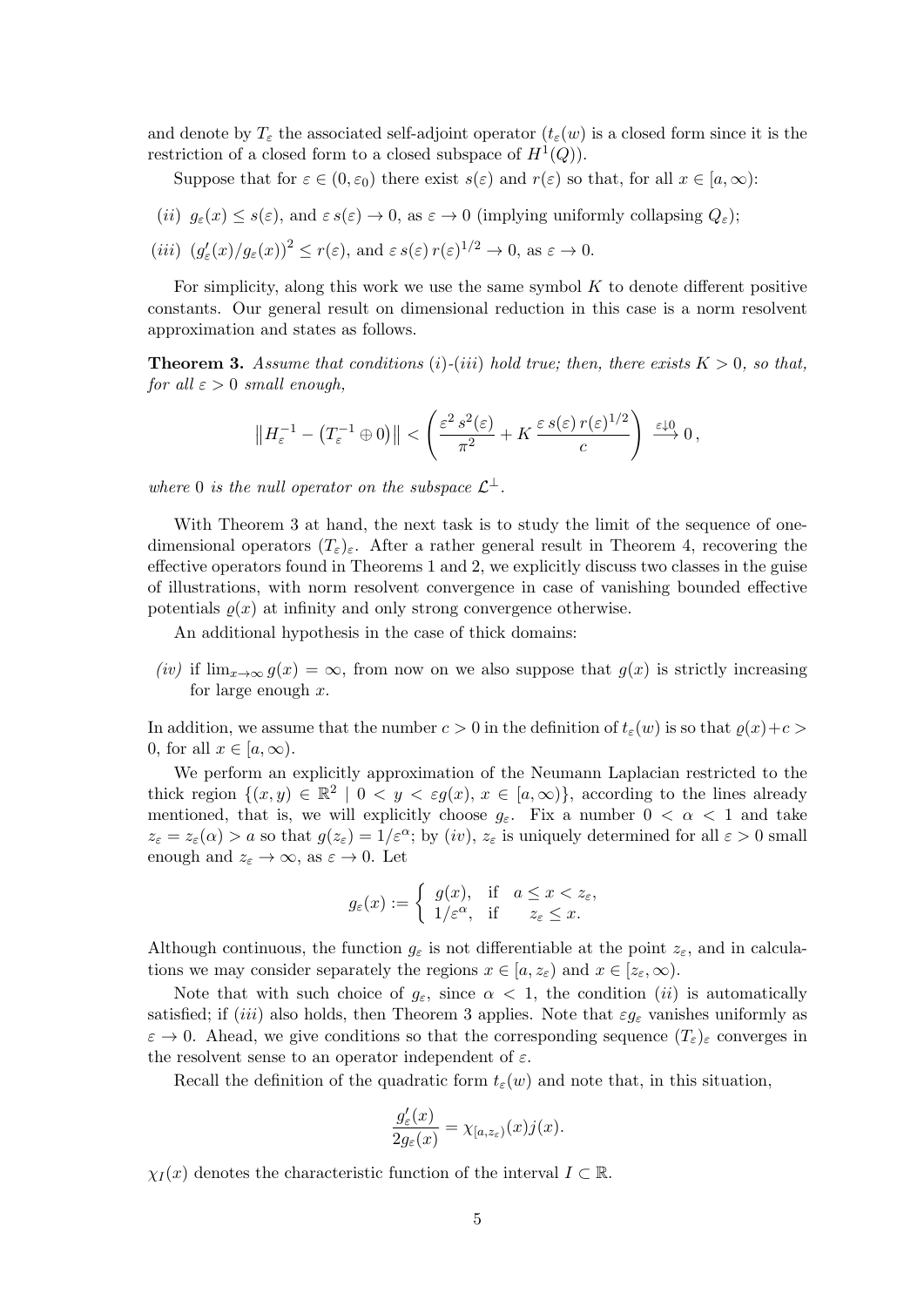Let  $T$  be the self-adjoint operator

$$
(Tw)(x) := -w''(x) + \varrho(x)w(x) + cw(x), \tag{4}
$$

with dom  $T = \{w \in H^2([a,\infty)) \mid j(a) w(a) = w'(a)\}.$  Theorem 4 characterizes (4) as an effective operator in this approximation process.

**Theorem 4.** Let  $g : [a, \infty) \to \mathbb{R}$  define a thick region and  $g_{\varepsilon}$  as above. Then:

- (A) The sequence  $T_{\varepsilon}$  converges in the strong resolvent sense to the self-adjoint operator T. *I.e., for each*  $f \in L^2([a,\infty))$ ,  $T_{\varepsilon}^{-1}f \to T^{-1}f$ , as  $\varepsilon \to 0$ .
- (B) Suppose that  $j(x)$  vanishes as  $x \to \infty$  and take  $\zeta(\varepsilon)$  so that  $\chi_{[z_{\varepsilon}, \infty)}(x)j(x) \leq \zeta(\varepsilon)$ , for all  $x \in [a,\infty)$ , with  $\zeta(\varepsilon) \to 0$ , as  $\varepsilon \to 0$ . Then, there exists  $K > 0$ , so that, for all  $\varepsilon > 0$  small enough,

$$
\left\|T_{\varepsilon}^{-1} - T^{-1}\right\| \le K\,\zeta(\varepsilon).
$$

By Theorems 3 and 4, in both cases  $(A)$  and  $(B)$ , T is the effective operator we were looking for, and it coincides with S obtained from the collapsing of  $\Lambda_{\epsilon}$  in Subsection 1.1 (for bounded or suitable unbounded  $g$ ). Especially in case  $(B)$  we have norm convergence

$$
\left\|H_{\varepsilon}^{-1} - \left(T^{-1} \oplus 0\right)\right\| \to 0, \qquad \varepsilon \to 0.
$$

**Proposition 1.** Let g be as above. Since  $j(x)$  is a bounded function, then there exist  $\gamma, \kappa > 0$ 0 so that  $g(x) \leq \gamma e^{\kappa x}$ , for all  $x \in [a, \infty)$ .

*Proof.* By hypothesis, there is  $\kappa > 0$  so that for all x one has  $g'(x)/g(x) = 2j(x) \leq \kappa$ . Hence, there is  $\tilde{\gamma} > 0$  so that

$$
g(x) = \tilde{\gamma} \exp\left(\int_a^x 2j(s) \, ds\right) \le \tilde{\gamma} e^{\kappa(x-a)} = \gamma e^{\kappa x},
$$

 $\Box$ 

with  $\gamma = \tilde{\gamma} e^{-\kappa a}$ .

Since for  $g(x) = \gamma e^{\kappa x}$  one has that  $j(x) = \kappa/2$  is actually bounded (and  $j'(x) = 0$ ), and combined with Proposition 1 it follows that the fastest growth permitted for  $g(x)$  in order to apply Theorem 4 is the exponential one. In what follows, we discuss two classes of thick domains to exemplify the possibilities in Theorem 4 (also exemplifying Theorem 2).

**Class I.** [Power law] Let  $g: [1, \infty) \to \mathbb{R}$  be the unbounded function  $g(x) = \gamma x^{\beta}, \gamma, \beta > 0$ (so (i) and (iv) hold). Let  $\alpha < 1$  and, for each  $\varepsilon \in (0, 1/\gamma^{1/\alpha})$ , let  $z_{\varepsilon} = 1/(\gamma \varepsilon^{\alpha})^{1/\beta}$ ; the above construction of  $g_{\varepsilon}$  gives, for this class,

$$
g_{\varepsilon}(x) = \begin{cases} \gamma x^{\beta}, & \text{if } 1 \leq x \leq z_{\varepsilon}, \\ 1/\varepsilon^{\alpha}, & \text{if } z_{\varepsilon} < x. \end{cases}
$$

Note that

$$
g_{\varepsilon}(x) \leq \frac{1}{\varepsilon^{\alpha}}
$$
 and  $\left(\frac{g'_{\varepsilon}(x)}{g_{\varepsilon}(x)}\right)^2 \leq \frac{\beta^2}{x^2} \leq \beta^2$ ,  $\forall x \in [1, \infty) \setminus \{z_{\varepsilon}\}.$ 

Take  $s(\varepsilon) = 1/\varepsilon^{\alpha}$  and  $r(\varepsilon) = \beta^2$ . Since  $\alpha < 1$ , conditions *(ii)* and *(iii)* are also satisfied. Denote by  $A_{\varepsilon}$  the self-adjoint operator associated with the quadratic form

$$
a_{\varepsilon}(w) := h_{\varepsilon}(w\,1) = \int_1^{\infty} \left( \left| w' - V_{\varepsilon}(x)w \right|^2 + c|w|^2 \right) dx, \quad \text{dom } a_{\varepsilon} = H^1([1, \infty)),
$$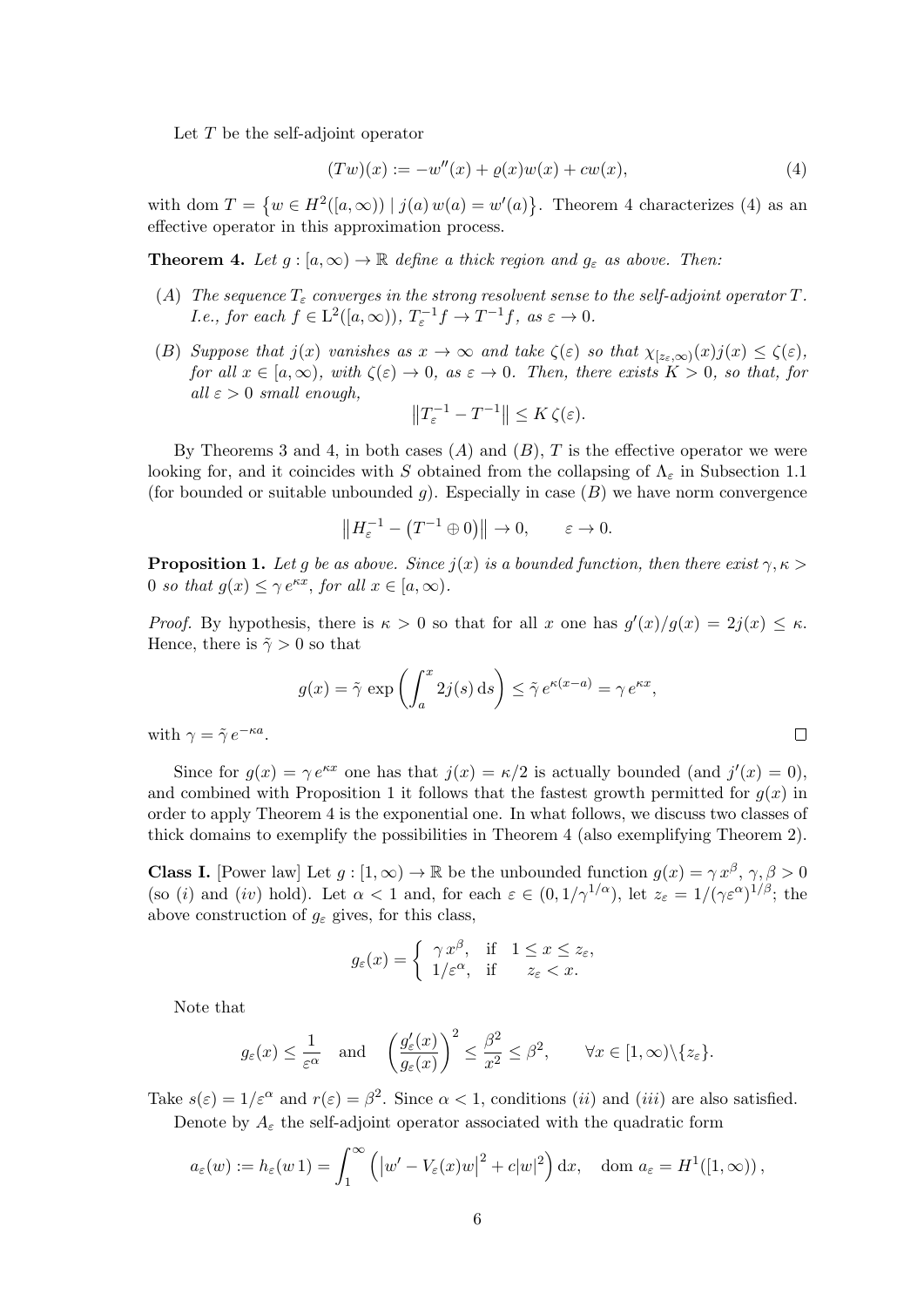where  $V_{\varepsilon}(x) = \beta/(2x) \chi_{[1,z_{\varepsilon})}(x)$ . Note that  $a_{\varepsilon}(w)$  is just the specialization to this case of the quadratic form  $t_{\varepsilon}(w)$  in (3). The change of notation is to avoid confusion with Class II ahead.

As a consequence of Theorem 3, we have

**Corollary 1.** There exists  $K > 0$ , so that, for all  $\varepsilon > 0$  small enough,

$$
\left\|H_{\varepsilon}^{-1} - \left(A_{\varepsilon}^{-1} \oplus 0\right)\right\| \le K \, \varepsilon^{1-\alpha},
$$

where 0 is the null operator on the subspace  $\mathcal{L}^{\perp}$ .

Next we analyze the convergence of the sequence  $A_{\varepsilon}$ . In this Class one has  $a = 1, j(x) =$  $\beta/(2x)$ ,  $\varrho(x) = \frac{\beta(\beta-2)}{4x^2}$ , and one can check that

$$
\chi_{(z_\varepsilon,\infty)}(x)j(x) \le \frac{\beta}{2} z_\varepsilon^{-1}, \qquad \forall x \in [1,\infty),
$$

with  $z_{\varepsilon}^{-1} \to 0$ , as  $\varepsilon \to 0$ . By item  $(B)$  in Theorem 4, we have

Corollary 2. There exists  $K > 0$ , so that, for all  $\varepsilon > 0$  small enough,

$$
||A_{\varepsilon}^{-1} - A^{-1}|| \le K z_{\varepsilon}^{-1} \sim \varepsilon^{\alpha/\beta},
$$

with

$$
(Aw)(x) = -w''(x) + \frac{\beta(\beta - 2)}{4x^2}w(x) + cw(x)
$$

and dom  $A := \{ w \in H^2([1, \infty)) \mid (\beta/2) w(1) = w'(1) \}.$ 

By combining Corollaries 1 and 2, we conclude that

$$
\left\|H_{\varepsilon}^{-1} - \left(A^{-1} \oplus 0\right)\right\| \sim K(\varepsilon^{1-\alpha} + \varepsilon^{\alpha/\beta}) \longrightarrow 0, \quad \varepsilon \to 0,
$$

so that A is the effective operator in this situation.

The effective potential  $\rho(x)$  in this case:

- does not depend on  $\gamma$ ;
- vanishes for  $\beta = 2$  and is proportional to  $x^{-2}$  for all values of  $\beta$ ;
- is attractive for  $0 < \beta < 2$  and repulsive for  $\beta > 2$ .

**Class II.** [Exponential of a power] In this Class we consider  $g : [1, \infty) \to \mathbb{R}$ ,  $g(x) = \gamma e^{x^{\beta}}$ ,  $\gamma > 0, 0 < \beta \leq 1$  (similarly for  $g(x) = \gamma e^{\kappa x^{\beta}}, \kappa > 0$ ), so (i) and (iv) hold. For each  $0 <$  $\alpha < 1$  and  $\varepsilon \in (0, 1/(\gamma \, \epsilon)^{1/\alpha})$ , pick  $z_{\varepsilon} = (\ln(1/\gamma \, \varepsilon^{\alpha}))^{1/\beta}$  so that  $g_{\varepsilon} : [1, \infty) \to \mathbb{R}$  is the function

$$
g_{\varepsilon}(x) = \begin{cases} \gamma e^{x^{\beta}}, & \text{if } 1 \leq x < z_{\varepsilon}, \\ 1/\varepsilon^{\alpha}, & \text{if } z_{\varepsilon} \leq x. \end{cases}
$$

Note that

$$
g_{\varepsilon}(x) \leq \frac{1}{\varepsilon^{\alpha}}
$$
 and  $\left(\frac{g'_{\varepsilon}(x)}{g_{\varepsilon}(x)}\right)^2 \leq \beta^2 z_{\varepsilon}^{2(\beta-1)}, \quad \forall x \in [1, \infty) \setminus \{z_{\varepsilon}\}.$ 

In this case, we take  $s(\varepsilon) = 1/\varepsilon^{\alpha}$  and  $r(\varepsilon) = \beta^2 z_{\varepsilon}^{2(\beta-1)}$ , and conditions  $(ii)-(iii)$  are also satisfied.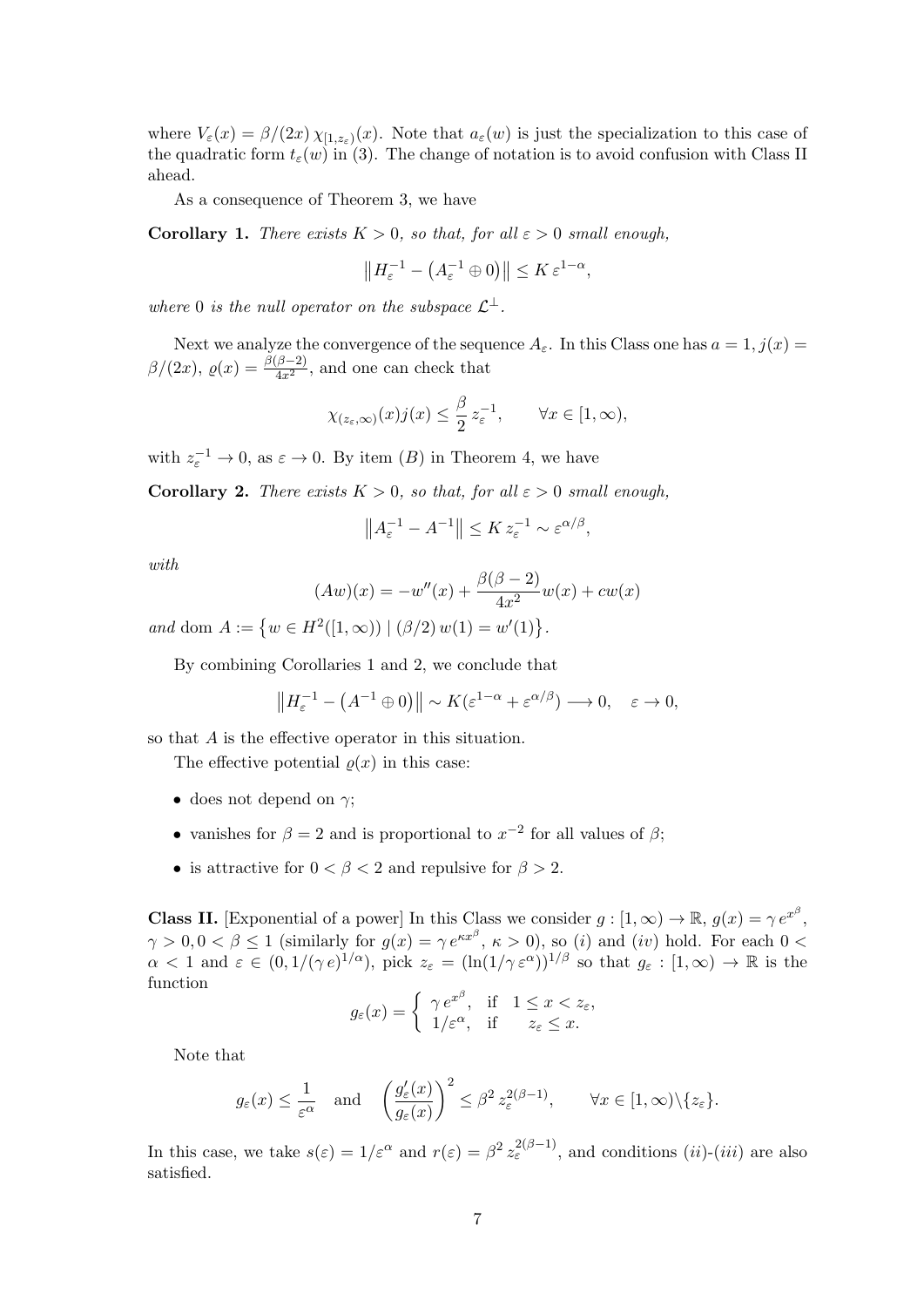Let  $B_{\varepsilon}$  be the self-adjoint operator associated with the quadratic form

$$
b_{\varepsilon}(w) := h_{\varepsilon}(w\,1) = \int_{1}^{\infty} \left( \left| w' - Z_{\varepsilon}(x)w \right|^{2} + c|w|^{2} \right) dx, \quad \text{dom } b_{\varepsilon} = H^{1}([1, \infty)),
$$

with  $Z_{\varepsilon}(x) = (\beta x^{\beta-1}/2) \chi_{[1,z_{\varepsilon})}(x)$ . Note that  $b_{\varepsilon}(w)$  is just  $t_{\varepsilon}(w)$  in (3) in this particular case. As a consequence of Theorem 3, we have

**Corollary 3.** There exists  $K > 0$ , so that, for all  $\varepsilon > 0$  small enough,

$$
||H_{\varepsilon}^{-1} - (B_{\varepsilon}^{-1} \oplus 0)|| \leq I(\varepsilon),
$$

where  $I(\varepsilon) := \varepsilon^{2(1-\alpha)}/\pi^2 + K \varepsilon^{1-\alpha} z_{\varepsilon}^{\beta-1}/c$ , and 0 is the null operator on the subspace  $\mathcal{L}^{\perp}$ . Clearly  $I(\varepsilon) \to 0$  as  $\varepsilon \to 0$ .

Consider the self-adjoint operator

$$
(Bw)(x) = (B^{\beta}w)(x) := -w''(x) + \varrho^{\beta}(x)w(x),
$$

with potential  $\varrho^{\beta}(x) := (1/4) \left( 2\beta(\beta - 1)x^{\beta - 2} + \beta^2 x^{2(\beta - 1)} \right) + c$  and domain

dom 
$$
B := \{ w \in H^2([1, \infty)) \mid (\beta/2)w(1) = w'(1) \}.
$$

If  $0 < \beta < 1$ , one has

$$
\chi_{(z_\varepsilon,\infty)}(x)j(x) \leq (\beta/2) z_\varepsilon^{\beta-1}, \qquad \forall x \in [1,\infty),
$$

with  $z_{\varepsilon}^{\beta-1} \to 0$ , as  $\varepsilon \to 0$ . Theorem 4 ensures that

Corollary 4. (j)  $(0 < \beta < 1)$  There exists  $K > 0$ , so that, for all  $\varepsilon > 0$  small enough,

$$
||B_{\varepsilon}^{-1} - B^{-1}|| \leq K z_{\varepsilon}^{\beta - 1}.
$$

(jj)  $(\beta = 1;$  the exponential function) The sequence  $B_{\varepsilon}$  converges in the strong resolvent sense to the self-adjoint operator B. I.e., for each  $f \in L^2([1,\infty))$ ,  $B_{\varepsilon}^{-1}f \to B^{-1}f$  as  $\varepsilon \to 0$ .

By combining Corollaries 3 and 4, we conclude, for  $0 < \beta < 1$ , a norm resolvent convergence

 $||H_{\varepsilon}^{-1} - (B^{-1} \oplus 0)|| \longrightarrow 0, \qquad \varepsilon \to 0,$ 

and strong resolvent convergence for  $g(x) = \gamma e^x$ .

With respect to the action of B, we have some considerations about the effective potential  $\varrho^{\beta}(x)$ :

- for  $0 < \beta < 1$ , it tends to zero as  $x \to \infty$ . Furthermore, it is negative in a neighborhood of 1 and positive for large values of  $x$ ;
- for  $\beta = 1$ , it is constant and equals to  $1/4$ ;
- by considering a general exponential function  $g(x) = e^{\kappa x}, \kappa > 0$ , the effective potential is also constant and given by  $\kappa^2/4$ , which vanishes as  $\kappa \to 0$ , approaching the border where norm convergence holds. We have then a kind of sharp transition here at exponential functions.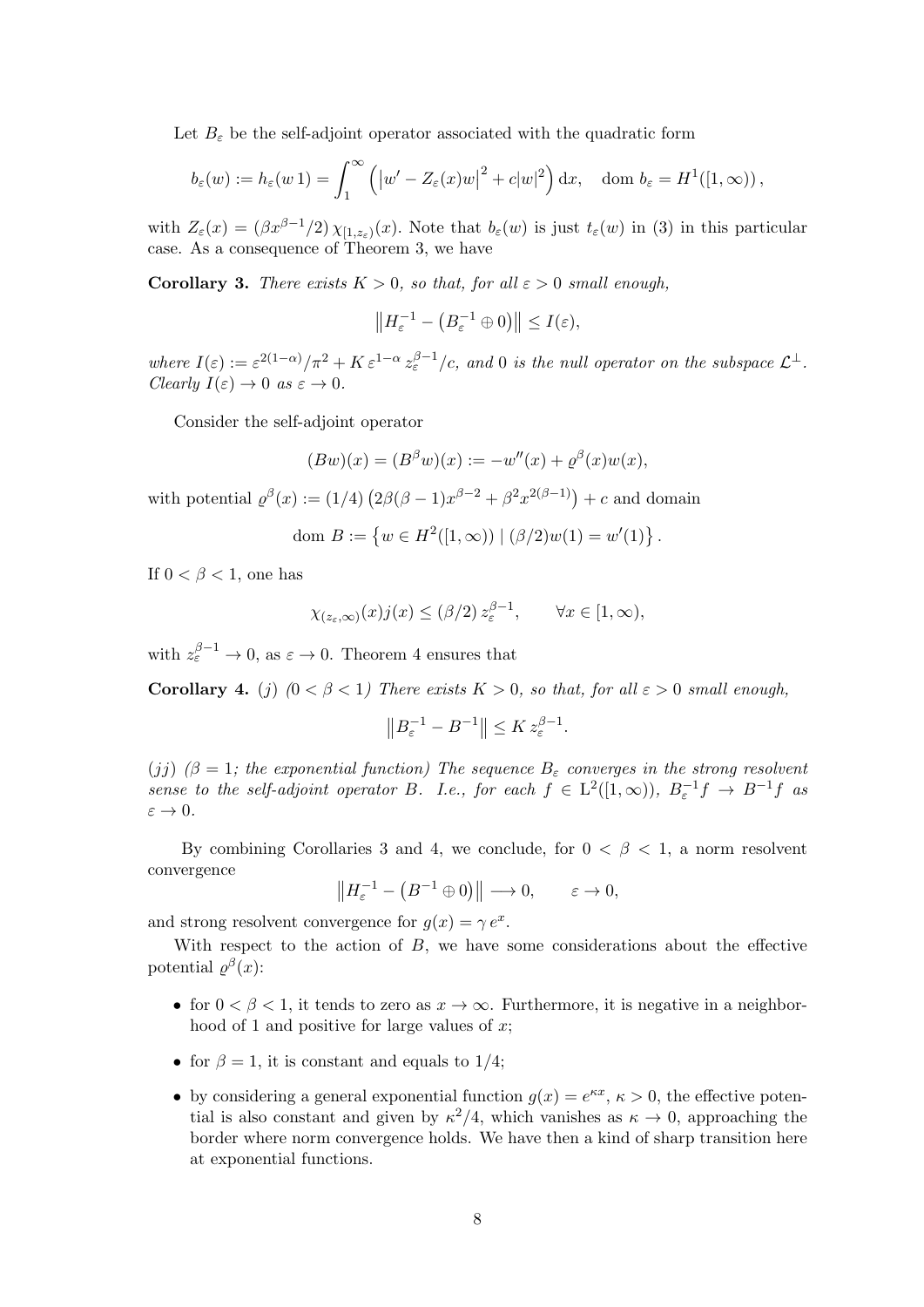Remark 1. Other explicitly possible choice of thick region is given by the "slowly diverging"  $g : [2, +\infty) \to \mathbb{R}$ ,  $g(x) = \ln(x)$ . Performing approximations following the same ideas in the discussions of Classes I and II, there is a convergence in the norm resolvent sense to the effective operator, which has the form (4) (properly adapted) with potential  $\varrho(x) = -(1+2\ln x)/(4x^2\ln^2 x)$ . Rather surprisingly, it still has a  $x^{-2}$  decaying for large values of x.

The rest of this work concerns the proofs of the results related to the recovery of effective operators for thick regions from approximations by uniformly collapsing ones, i.e., Theorems 3 and 4. By considering the Laplacian in  $Q_{\varepsilon}$  and its respective quadratic form, in Section 2 we carry out the necessary change of variables to properly work with the form presented in (2). In Section 3 we discuss the restriction of the problem to the subspace  $\mathcal L$  and prove Theorem 3. Theorem 4 is proven in Section 4. The Appendix presents details of the limit quadratic forms and some operators with Robin boundary conditions.

### 2 Quadratic forms and change of variables

As in the Introduction, let  $\varepsilon_0 > 0$  and, for each  $\varepsilon \in (0, \varepsilon_0)$ ,  $g_{\varepsilon} : [a, \infty) \to \mathbb{R}$  a bounded and positive function. For each  $\varepsilon \in (0, \varepsilon_0)$ , consider the region

$$
Q_{\varepsilon} = \{ (x, y) \in \mathbb{R}^2 \mid 0 < y < \varepsilon \, g_{\varepsilon}(x), x \in [a, \infty) \},
$$

and the Neumann Laplacian restricted to  $Q_{\varepsilon}$ . Our study is aimed at analyzing the sequence of quadratic forms

$$
d_{\varepsilon}(\psi) = \int_{Q_{\varepsilon}} |\nabla \psi|^2 \, \mathrm{d}x \mathrm{d}y, \quad \text{dom } d_{\varepsilon} = H^1(Q_{\varepsilon}).
$$

As already mentioned, it is convenient to study the sequence

$$
f_{\varepsilon}(\psi) = d_{\varepsilon}(\psi) + c \int_{Q_{\varepsilon}} |\psi|^2 \, \mathrm{d}x \mathrm{d}y, \quad \text{dom } f_{\varepsilon} = \text{dom } d_{\varepsilon}, \tag{5}
$$

for some  $c > 0$  that will be fixed ahead.

Next we perform some standard changes of variables in the sequence of quadratic forms (5). The first one is given by the map

$$
F_{\varepsilon} : [a, \infty) \times (0, 1) \rightarrow Q_{\varepsilon} (x, y) \rightarrow (x, \varepsilon y g_{\varepsilon}(x))
$$

The Jacobian matrix of  $F_{\varepsilon}$  is

$$
M = \left( \begin{array}{cc} 1 & \varepsilon \, y \, g_{\varepsilon}' (x) \\ 0 & \varepsilon \, g_{\varepsilon} (x) \end{array} \right),
$$

and det  $M = \varepsilon g_{\varepsilon}(x) > 0$ , for all  $x \in [a, \infty)$ . Thus,  $F_{\varepsilon}$  defines a global diffeomorphism.

Let  $Q = [a, \infty) \times (0, 1)$ . Introducing the notation

$$
\|\psi\|_{\varepsilon}^2 := \int_Q |\psi(x, y)|^2 \varepsilon g_{\varepsilon}(x) \, \mathrm{d}x \mathrm{d}y,
$$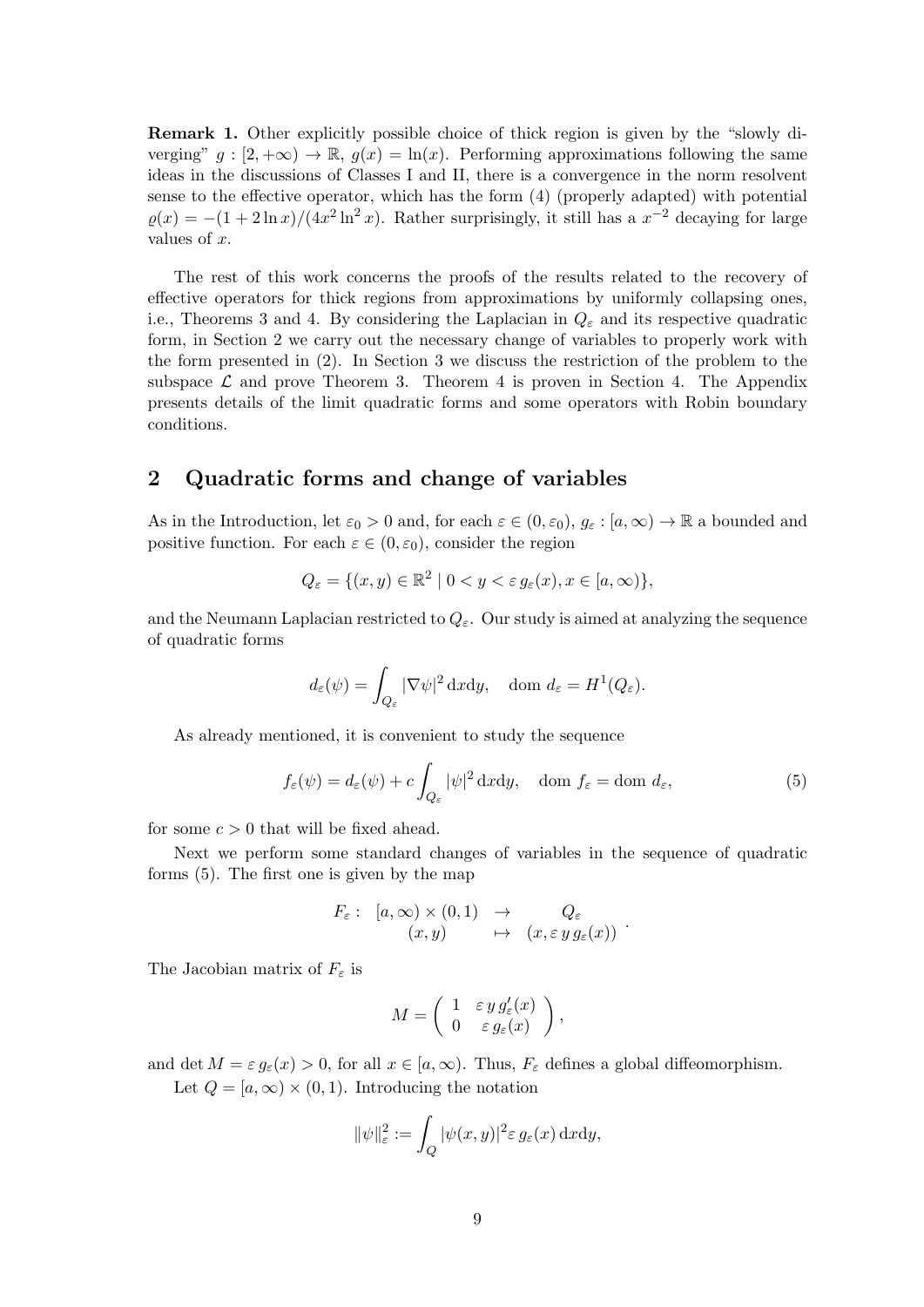and the unitary operator

$$
U_{\varepsilon}: \begin{array}{ccc} L^2(Q_{\varepsilon}) & \to & L^2(Q, \varepsilon g_{\varepsilon}(x) \, \mathrm{d}x \mathrm{d}y) \\ \psi & \mapsto & \psi \circ F_{\varepsilon} \end{array},
$$

we obtain the sequence of quadratic forms

$$
\tilde{h}_{\varepsilon}(\psi) = ||M^{-1}\nabla(U_{\varepsilon}\psi)||_{\varepsilon}^{2} + c||U_{\varepsilon}\psi||_{\varepsilon}^{2}, \quad \text{dom } \tilde{h}_{\varepsilon} = H^{1}(Q).
$$

However, we still denote  $U_{\varepsilon}\psi$  by  $\psi$ . Explicitly,

$$
\tilde{h}_{\varepsilon}(\psi) = \int_{Q} \varepsilon \left( \frac{1}{g_{\varepsilon}(x)} \left| g_{\varepsilon}(x) \psi' - y g'_{\varepsilon}(x) \psi_{y} \right|^{2} + \frac{|\psi_{y}|^{2}}{\varepsilon^{2} g_{\varepsilon}(x)} + c g_{\varepsilon}(x) |\psi|^{2} \right) dxdy.
$$

Note that  $\tilde{h}_{\varepsilon}(\psi)$  is acting in the Hilbert space  $L^2(Q, \varepsilon g_{\varepsilon}(x) \,dx dy)$ , and the region of integration Q is independent of the parameter  $\varepsilon > 0$ . It is then opportune to consider the unitary operator

$$
V_{\varepsilon}: \begin{array}{rcl} \mathrm{L}^2(Q) & \to & \mathrm{L}^2(Q,\varepsilon g_{\varepsilon}(x) \, \mathrm{d}x \mathrm{d}y) \\ \psi & \mapsto & \psi/(\varepsilon g_{\varepsilon}(x))^{1/2} \end{array},
$$

in order to work in  $L^2(Q)$  with the usual measure of subsets of the plane. Performing this transformation, the quadratic form  $\tilde{h}_{\varepsilon}(\psi)$  becomes (2) in the Introduction, that is,

$$
h_{\varepsilon}(\psi) = \int_{Q} \left( \left| \psi' - \frac{g_{\varepsilon}'(x)}{2g_{\varepsilon}(x)} \psi - y \frac{g_{\varepsilon}'(x)}{g_{\varepsilon}(x)} \psi_{y} \right|^{2} + \frac{|\psi_{y}|^{2}}{\varepsilon^{2} g_{\varepsilon}^{2}(x)} + c |\psi|^{2} \right) dx dy,
$$

with dom  $h_{\varepsilon} = H^1(Q)$ , a subspace of  $L^2(Q)$ . Recall that  $H_{\varepsilon}$  denotes the self-adjoint operator associated with  $h_{\varepsilon}(\psi)$ .

# 3 Proof of Theorem 3

As before, consider the closed subspace  $\mathcal{L} = \{w(x) 1 \mid w \in L^2([a,\infty))\}$ , and perform the decomposition

$$
L^2(Q) = \mathcal{L} \oplus \mathcal{L}^\perp. \tag{6}
$$

Thus, each  $\psi \in L^2(Q)$  can be uniquely written as

$$
\psi(x, y) = w(x) 1 + \eta(x, y), \quad w \in L^2([a, \infty)), \quad \eta \in L^{\perp}.
$$

Note that  $w \in H^1([a,\infty))$  if  $\psi \in \text{dom } h_{\varepsilon}$ . If  $\eta \in \text{dom } h_{\varepsilon} \cap \mathcal{L}^{\perp}$ , then

$$
\int_{a}^{\infty} \eta(x, y) dy = 0 \quad \text{and} \quad \int_{a}^{\infty} \eta'(x, y) dy = 0, \qquad \text{a.e.}[x]. \tag{7}
$$

Further, by the min-max principle,

$$
\int_{Q} |\eta_y|^2 \, \mathrm{d}x \mathrm{d}y \ge \pi^2 \int_{Q} |\eta|^2 \, \mathrm{d}x \mathrm{d}y,\tag{8}
$$

where  $\pi^2$  is the second eigenvalue of the Neumann Laplacian in  $(0, 1)$ .

Denote by  $h_{\varepsilon}(\psi_1, \psi_2)$  the sesquilinear form associated with the quadratic form  $h_{\varepsilon}(\psi)$ . Due to the decomposition (6), for  $\psi \in \text{dom } h_{\varepsilon}$  one has

$$
\psi(x, y) = w(x) \, 1 + \eta(x, y), \quad w \in H^1([a, \infty)), \quad \eta \in \text{dom } h_\varepsilon \cap \mathcal{L}^\perp.
$$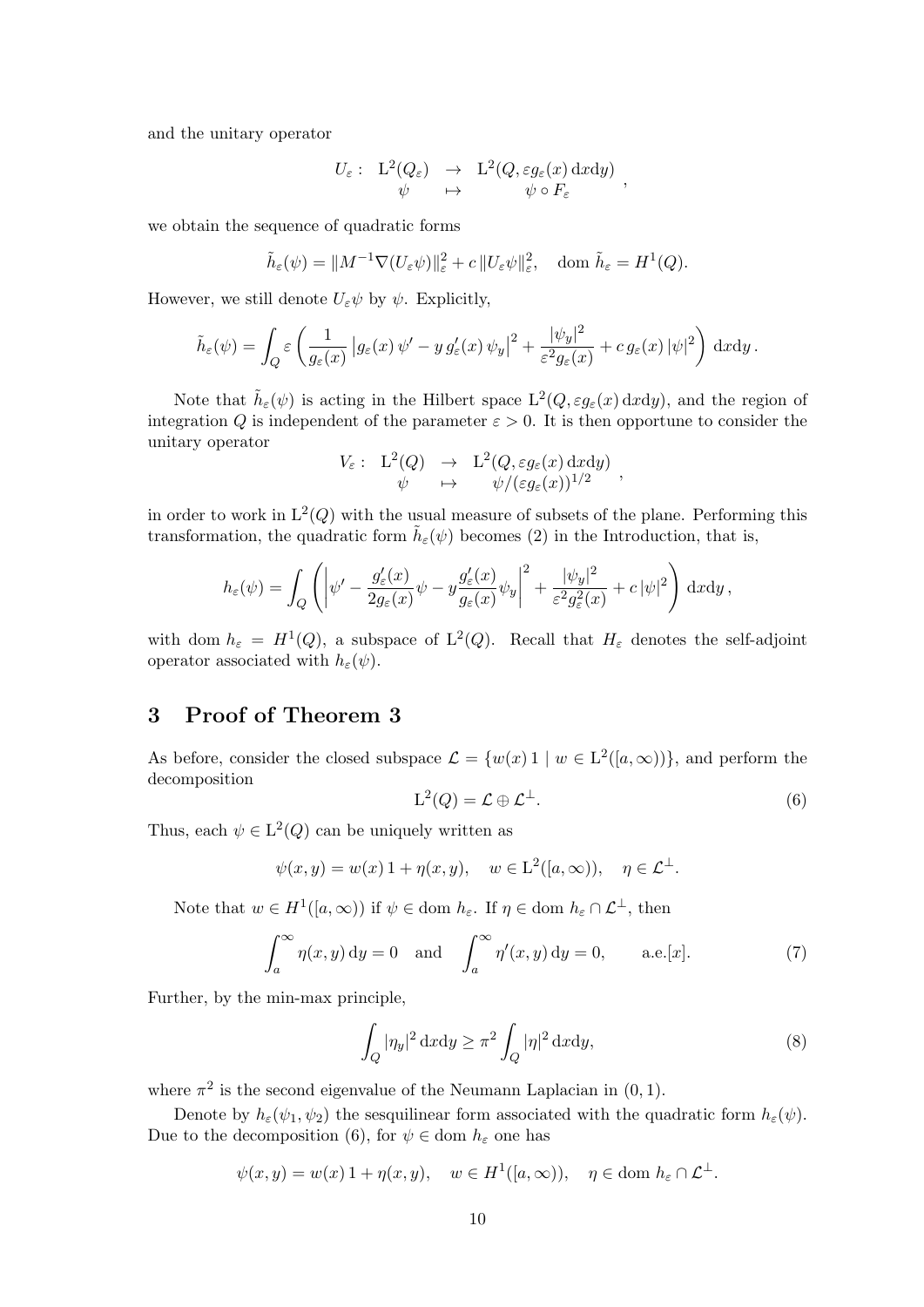Recall that  $t_{\varepsilon}(w)$  was defined in (3) in the Introduction. For simplicity, write  $w(x)$  1 =  $w(x)$ ; thus  $h_{\varepsilon}(\psi)$  can be rewritten as

$$
h_{\varepsilon}(\psi) = t_{\varepsilon}(w) + h_{\varepsilon}(w, \eta) + h_{\varepsilon}(\eta, w) + h_{\varepsilon}(\eta).
$$

We are going to check that there are  $c_0 > 0$  and functions  $0 \leq q(\varepsilon)$ ,  $0 \leq p(\varepsilon)$  and  $c(\varepsilon)$ so that  $t_{\varepsilon}(w)$ ,  $h_{\varepsilon}(\eta)$  and  $h_{\varepsilon}(w, \eta)$  satisfy the following conditions:

$$
t_{\varepsilon}(w) \ge c(\varepsilon) \|w\|_{\mathcal{L}^{2}(Q)}^{2}, \quad \forall w \in \mathcal{H}^{1}[a,\infty), \quad c(\varepsilon) \ge c_{0} > 0;
$$
 (9)

$$
h_{\varepsilon}(\eta) \ge p(\varepsilon) \|\eta\|_{\mathcal{L}^{2}(Q)}^{2}, \quad \forall \eta \in \text{dom } h_{\varepsilon} \cap \mathcal{L}^{\perp};\tag{10}
$$

$$
|h_{\varepsilon}(w,\eta)|^2 \le q(\varepsilon)^2 t_{\varepsilon}(w) h_{\varepsilon}(\eta), \quad \forall \psi \in \text{dom } h_{\varepsilon};
$$
\n(11)

and with

$$
p(\varepsilon) \to \infty
$$
,  $c(\varepsilon) = O(p(\varepsilon))$ ,  $q(\varepsilon) \to 0$  as  $\varepsilon \to 0$ . (12)

Thus, Proposition 3.1 in [8] guarantees that, for  $\varepsilon > 0$  small enough,

$$
\left\|H_{\varepsilon}^{-1} - \left(T_{\varepsilon}^{-1} \oplus 0\right)\right\|_{\mathcal{L}^2(Q)} \le p(\varepsilon)^{-1} + K q(\varepsilon) c(\varepsilon)^{-1},
$$

for some  $K > 0$ . Actually, this proposition was originally proven for real Hilbert spaces, but, with simple adaptations, it can be extended to complex Hilbert spaces.

We see that condition (9) is satisfied by noting that  $t_{\varepsilon}(w) \geq c \int_{a}^{\infty} |w|^2 dx$  and taking  $c(\varepsilon) = c = c_0$ . Condition (10) follows by (8) and hypothesis (*ii*). In fact,

$$
h_{\varepsilon}(\eta) \ge \int_{Q} \frac{|\eta_{y}|^{2}}{\varepsilon^{2} g_{\varepsilon}^{2}(x)} \, \mathrm{d}x \mathrm{d}y \ge \frac{1}{\varepsilon^{2} s^{2}(\varepsilon)} \int_{Q} |\eta_{y}|^{2} \, \mathrm{d}x \mathrm{d}y \ge \frac{\pi^{2}}{\varepsilon^{2} s^{2}(\varepsilon)} \int_{Q} |\eta|^{2} \, \mathrm{d}x \mathrm{d}y,
$$

and just take  $p(\varepsilon) = \pi^2/(\varepsilon s(\varepsilon))^2$ .

It remains to analyze

$$
h_{\varepsilon}(w,\eta) = \int_{Q} \left( w' - \frac{g_{\varepsilon}'(x)}{g_{\varepsilon}(x)} \frac{w}{2} \right) \left( \overline{\eta}' - \frac{g_{\varepsilon}'(x)}{g_{\varepsilon}(x)} \frac{\overline{\eta}}{2} - y \frac{g_{\varepsilon}'(x)}{g_{\varepsilon}(x)} \overline{\eta}_{y} \right) dxdy.
$$

Due to (7), this expression reduces to

$$
h_{\varepsilon}(w,\eta) = -\int_{Q} \left[ \left( w' - \frac{g_{\varepsilon}'(x)}{g_{\varepsilon}(x)} \frac{w}{2} \right) y \frac{g_{\varepsilon}'(x)}{g_{\varepsilon}(x)} \overline{\eta}_{y} \right] dx dy.
$$

By  $(iii)$ , we have

$$
|h_{\varepsilon}(w,\eta)| \leq t_{\varepsilon}(w)^{1/2} \left( \int_{Q} \left( \frac{g_{\varepsilon}'(x)}{g_{\varepsilon}(x)} \right)^{2} |\eta_{y}|^{2} \, \mathrm{d}x \mathrm{d}y \right)^{1/2}
$$
  

$$
\leq r(\varepsilon)^{1/2} t_{\varepsilon}(w)^{1/2} \left( \int_{Q} |\eta_{y}|^{2} \, \mathrm{d}x \mathrm{d}y \right)^{1/2}
$$
  

$$
\leq \varepsilon s(\varepsilon) r(\varepsilon)^{1/2} t_{\varepsilon}(w)^{1/2} h_{\varepsilon}(\eta)^{1/2}.
$$

We take  $q(\varepsilon) = \varepsilon s(\varepsilon) r(\varepsilon)^{1/2}$  and so conditions (11) and (12) are satisfied as well. The proof of Theorem 3 is complete.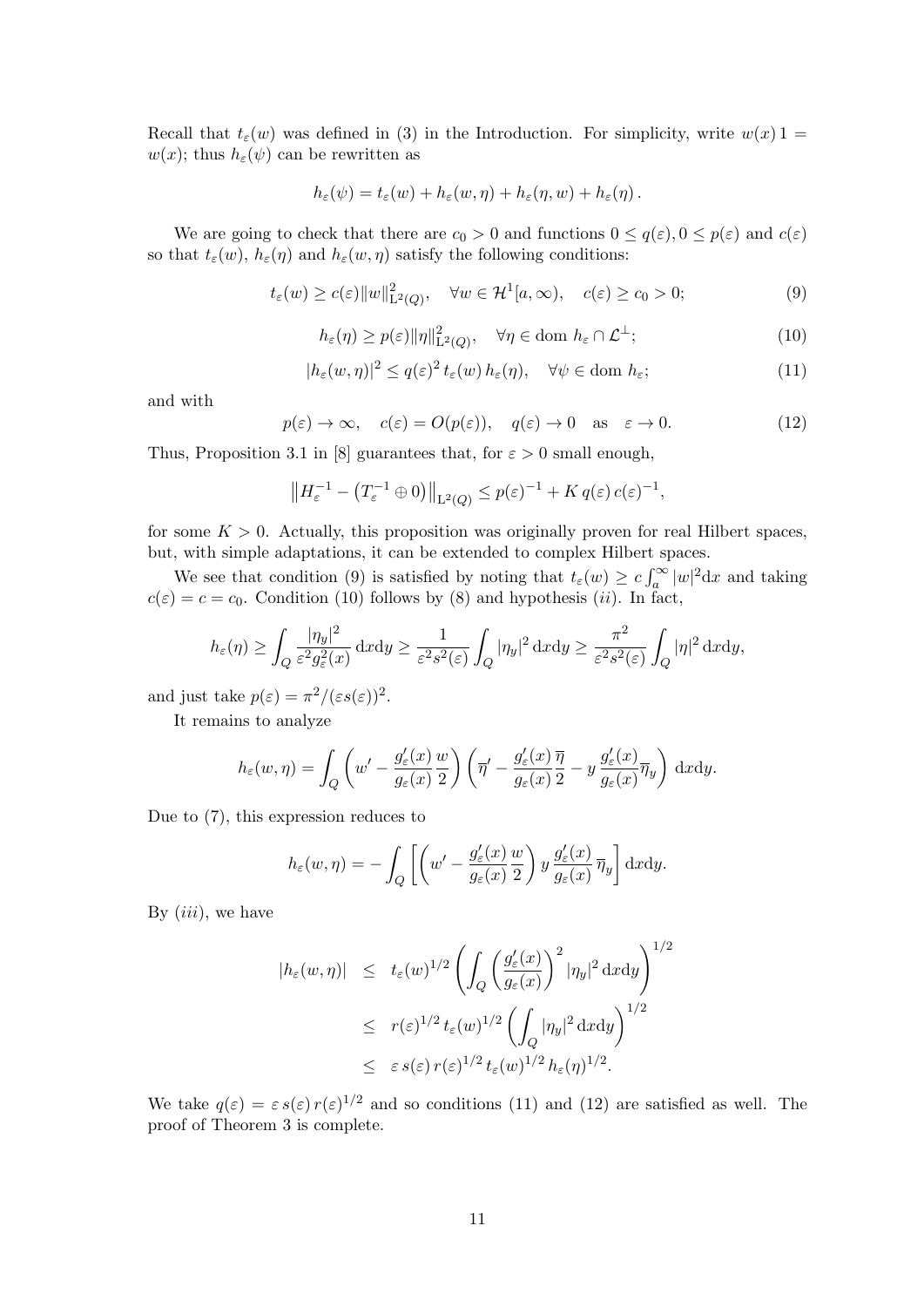**Remark 2.** As a simple consequence of Theorem 3, suppose that  $q : (a, b) \to \mathbb{R}$  is a bounded function of class  $C^2$  satisfying

$$
c_1 \le g(x) \le c_2
$$
,  $\left| \frac{g'(x)}{g(x)} \right| \le c_3$ ,  $\forall x \in (a, b)$ ,

for some numbers  $c_1, c_2, c_3 > 0$ . In this case, it is not necessary to perform an approximation  $q_{\varepsilon}$  as in the Introduction to get uniform convergence. We can work directly with the Neumann Laplacian restricted in the region  $\{(x, y) \in \mathbb{R}^2 \mid 0 < y < \varepsilon g(x), x \in (a, b)\}.$  The effective operator turns out to be the operator associated with the quadratic form

$$
\int_{a}^{b} \left( \left| w' - \frac{g'(x)}{2g(x)} w \right|^{2} + c|w|^{2} \right) dx, \qquad w \in H^{1}(a, b).
$$
 (13)

A simple adaptation of the proof of Theorem 3 shows that the same result is obtained if we take the sequence  $(q(x, \varepsilon))_{\varepsilon}$  considered by Hale and Raugel [9] (under the conditions (2.1) in Section 2 of [9]). The limit quadratic form is again (13), but with  $g(x)$  replaced by  $g_0(x) = g(x, 0).$ 

# 4 Proof of Theorem 4

Recall that we denote by  $T_{\varepsilon}$  the self-adjoint operator associated with the quadratic form  $t_{\varepsilon}(w)$ in (3) and  $\varrho(x) = j^2(x) + j'(x)$ . By general arguments (e.g., see [4], p. 101), one has,

$$
\text{dom } T_{\varepsilon} = \{ w \in \text{dom } t_{\varepsilon} \mid \text{there exists } \varphi \in \mathcal{L}^{2}([a, \infty)) \text{ with } t_{\varepsilon}(\psi, w) = \langle \psi, \varphi \rangle,
$$
  

$$
\forall \psi \in \text{dom } t_{\varepsilon} \},
$$

and  $T_{\varepsilon}w = \varphi$ . Here,  $t_{\varepsilon}(\psi, w)$  denotes the sesquilinear form corresponding to  $t_{\varepsilon}(w)$ . Let

$$
\mathcal{C} := \left\{ w \in \mathcal{C}_0^{\infty}[a,\infty) \mid j(a)w(a) = w'(a) \right\}
$$

and denote  $j_{\varepsilon} := g_{\varepsilon}'/(2g_{\varepsilon})$ . Given  $w \in \mathcal{C}$ , for all small  $\varepsilon > 0$  so that support $(w) \subset [a, z_{\varepsilon})$ , one has  $j_{\varepsilon}(x) = j(x)$  for  $x \in [a, z_{\varepsilon})$  and a direct evaluation shows that

$$
t_{\varepsilon}(\psi, w) = \langle \psi, -w'' + \varrho(x)w + cw \rangle, \qquad \forall \psi \in \text{dom } t_{\varepsilon}.
$$

Thus, such  $w \in \text{dom } T_{\varepsilon}$  and

$$
(T_{\varepsilon}w)(x) = -w''(x) + \varrho(x)w(x) + cw(x),
$$

for all  $\varepsilon > 0$  small enough.

Due to the hypotheses on  $g$  and  $j$ , it follows by the results discussed in the Appendix that C is a core of T and the quadratic form  $t(w)$  associated with the operator T is

$$
t(w) = \int_a^{\infty} (|w'|^2 + (\varrho(x) + c)|w|^2) dx + j(a)|w(a)|^2
$$
  
= 
$$
\int_a^{\infty} (|w' - j(x)w|^2 + c|w|^2) dx,
$$

dom  $t = H^1([a,\infty))$ .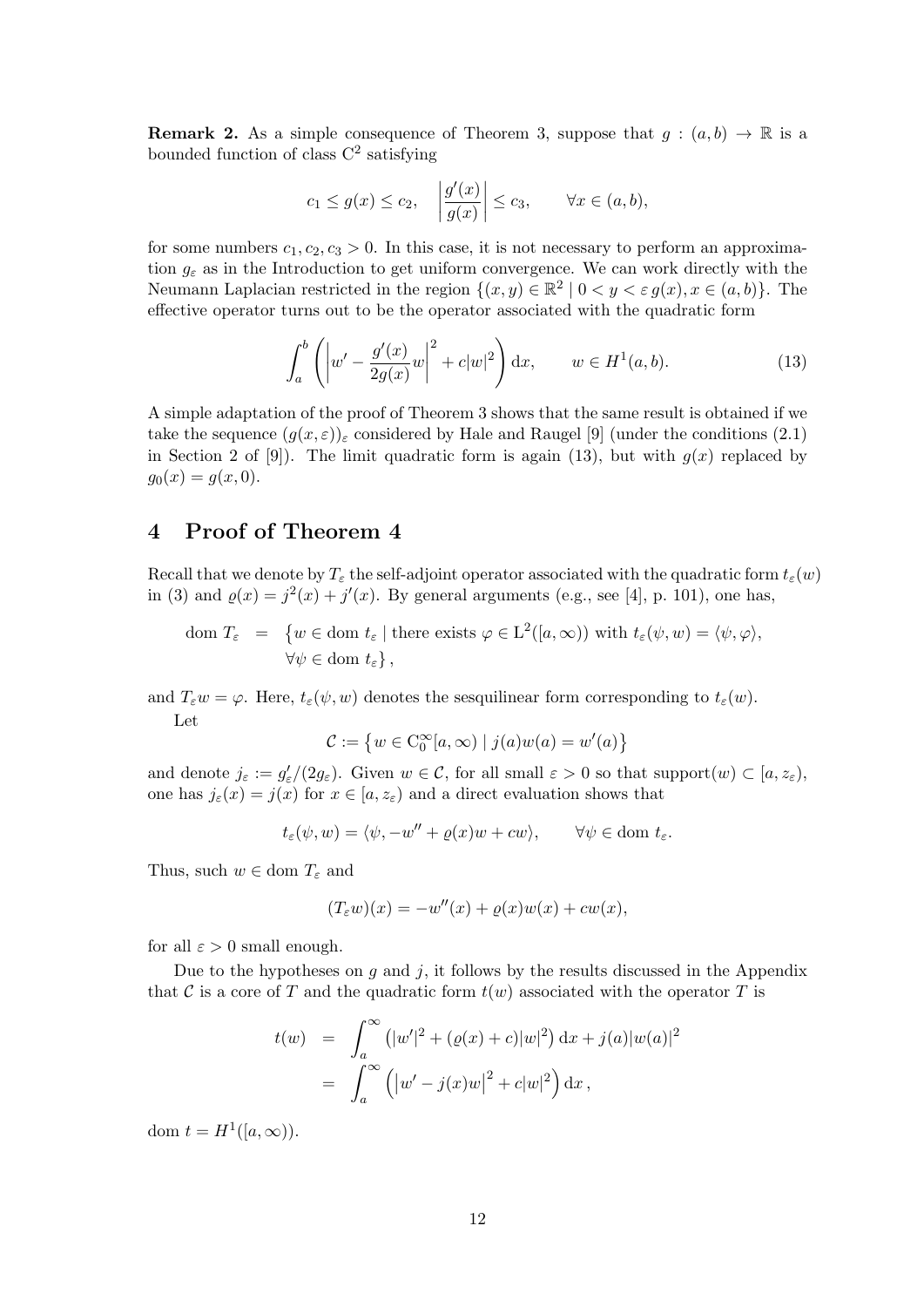*Proof of* (A). Since C is a core of T,  $\mathcal{D} := T(\mathcal{C})$  is a dense set in  $L^2([a,\infty))$ . Also note that for any  $0 < c_4 < c$  one has  $t_{\varepsilon} > c_4$ . Thus, uniformly in (small)  $\varepsilon > 0$ ,

$$
\sup\left\{\|T_{\varepsilon}^{-1}\|\right\} \le 1/c_4. \tag{14}
$$

For each  $w \in \mathcal{C}$ , denote  $f = Tw \in \mathcal{D}$ . By the second resolvent identity, one finds

$$
\begin{array}{rcl}\n\left\|\left(T_{\varepsilon}^{-1}-T^{-1}\right)f\right\| & = & \left\|T_{\varepsilon}^{-1}(T_{\varepsilon}-T)w\right\| \\
& \leq & (1/c_4)\|(T_{\varepsilon}-T)w\| \longrightarrow 0, \quad \varepsilon \to 0,\n\end{array}
$$

since  $T_{\varepsilon}w = Tw$ , for all  $\varepsilon > 0$  small enough.

By (14), the convergence in the dense set  $\mathcal D$  can be extended to  $L^2([a,\infty))$ , that is,

$$
\left\| \left( T_{\varepsilon}^{-1} - T^{-1} \right) f \right\| \longrightarrow 0, \quad \varepsilon \to 0,
$$

for all  $f \in L^2([a,\infty))$ .

*Proof of* (B). In this case one has dom  $t = \text{dom } t_{\varepsilon} = H^1([a,\infty))$ , for all  $\varepsilon > 0$ . Let  $Y_{\varepsilon}(x) := \chi_{[a,z_{\varepsilon})}(x)j(x)$  and  $\tilde{Y}_{\varepsilon}(x) := \chi_{[z_{\varepsilon},\infty)}(x)j(x)$ . By hypothesis,

 $\tilde{Y}_{\varepsilon}(x) \leq \zeta(\varepsilon), \qquad \forall x \in [a, \infty).$ 

There exists  $K_1 > 0$ , so that, for all  $w \in H^1([a,\infty))$ ,

$$
t_{\varepsilon}(w) = \int_{a}^{\infty} \left( \left| w' - Y_{\varepsilon}(x)w - \tilde{Y}_{\varepsilon}(x)w + \tilde{Y}_{\varepsilon}(x)w \right|^{2} + c|w|^{2} \right) dx
$$
  
\n
$$
\leq \left[ \left( \int_{a}^{\infty} \left| w' - j(x)w \right|^{2} dx \right)^{1/2} + \left( \int_{a}^{\infty} \tilde{Y}_{\varepsilon}^{2}(x) |w|^{2} dx \right)^{1/2} \right]^{2} + c \int_{a}^{\infty} |w|^{2} dx
$$
  
\n
$$
\leq t(w) + 2 t(w)^{1/2} \left( \int_{a}^{\infty} \tilde{Y}_{\varepsilon}^{2}(x) |w|^{2} dx \right)^{1/2} + \int_{a}^{\infty} \tilde{Y}_{\varepsilon}^{2}(x) |w|^{2} dx
$$
  
\n
$$
\leq t(w) + 2 \zeta(\varepsilon) t(w)^{1/2} \left( \int_{a}^{\infty} |w|^{2} dx \right)^{1/2} + \zeta^{2}(\varepsilon) \int_{a}^{\infty} |w|^{2} dx
$$
  
\n
$$
\leq t(w) + K_{1} \zeta(\varepsilon) t(w).
$$

Thus,

$$
t_{\varepsilon}(w) - t(w) \leq K_1 \zeta(\varepsilon) t(w), \quad \forall w \in H^1([a, \infty)).
$$

In particular, for all  $\varepsilon > 0$  small enough,

$$
t_{\varepsilon}(w) \le K_2 t(w), \qquad \forall w \in H^1([a,\infty)), \tag{15}
$$

for some  $K_2 > 0$ .

A similar calculation shows that

$$
t(w) - t_{\varepsilon}(w) \leq K_3 \zeta(\varepsilon) t(w)^{1/2} t_{\varepsilon}(w)^{1/2}, \qquad \forall w \in H^1([a, \infty)),
$$

for some  $K_3 > 0$ . Combining with (15), one has, for all  $\varepsilon > 0$  small enough,

$$
t(w) - t_{\varepsilon}(w) \leq K_3 \sqrt{K_2} \zeta(\varepsilon) t(w), \quad \forall w \in H^1([a, \infty)).
$$

The inequalities above imply that, for all  $\varepsilon > 0$  small enough,

$$
|t_{\varepsilon}(w) - t(w)| \le \max\{K_1, K_3 \sqrt{K_2}\} \zeta(\varepsilon) t(w), \qquad \forall w \in H^1([a, \infty)).
$$

The result follows by Theorem 3 (Section 2.1) in [2].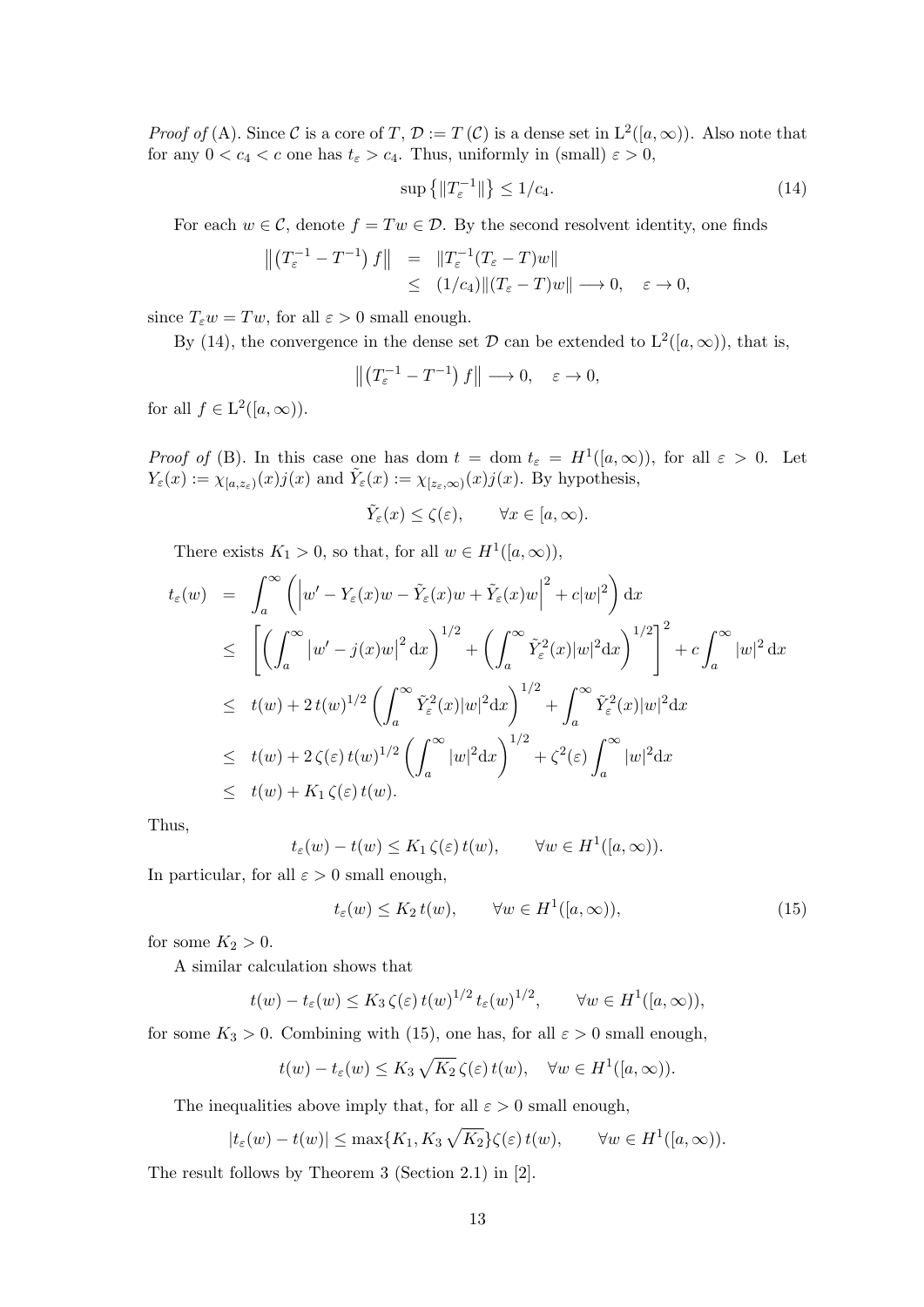# A Appendix

#### A.1 Self-adjointness

We consider continuous potentials  $V : [a, +\infty) \to \mathbb{R}$  in this appendix. Given  $r \in \mathbb{R}$ , let  $\tau = \tau_r$  be the "minimal Robin operator"

$$
(\tau w)(x) = -w''(x) + V(x)w(x),
$$

with domain

$$
\text{dom } \tau = \left\{ w \in C_0^{\infty}[a, \infty) \mid r w(a) = w'(a) \right\}.
$$

In the sequel we discuss the essential self-adjointness of  $\tau$ . The uniqueness of its selfadjoint extension can certainly be obtained from results in the literature, but we include this discussion since such characteristic is strongly used in this work.

Let  $AC[a,\infty)$  denote the set of absolutely continuous functions in each compact subinterval of  $[a,\infty)$ .

**Theorem A.1.** The operator  $\tau$  is Hermitian and its adjoint  $\tau^*$  is

$$
(\tilde{\tau}w)(x) = -w''(x) + V(x)w(x),
$$

with

dom 
$$
\tilde{\tau} = \{ w \in L^2([a, \infty)) \mid w, w' \in AC[a, \infty), r w(a) = w'(a) \text{ and}
$$
  
\n $\tilde{\tau}w \in L^2([a, \infty)) \}.$ 

*Proof.* It is immediate to check that  $\tau$  is Hermitian. Some simple calculations show that dom  $\tilde{\tau} \subset$  dom  $\tau^*$ . Next we argue that dom  $\tau^* \subset$  dom  $\tilde{\tau}$ . By definition, if  $u \in$  dom  $\tau^*$ , then

$$
\langle \tau \phi, u \rangle = \langle \phi, \tau^* u \rangle, \qquad \forall \phi \in \text{dom } \tau. \tag{16}
$$

Since  $u \in L^2([a,\infty))$  and  $V \in L^2_{loc}[a,\infty)$ , we have  $V(x)u \in L^1_{loc}[a,\infty)$ . Further,  $\tau^*u \in L^1_{loc}[a,\infty)$ . Let  $W(a)$  be a real number. We define

$$
W(x) := r (x - a) W(a) + W(a) + \int_a^x \left( \int_a^s (V(t)u(t) - (\tau^* u)(t)) dt \right) ds.
$$

Since  $(V(t)u - \tau^*u) \in L^1_{loc}[a,\infty)$ , it follows that  $W, W' \in AC[a,\infty)$ ; we also have

$$
W'(a) = r W(a), \quad W''(x) = V(x)u(x) - (\tau^*u)(x), \quad \text{a.e.}[x]. \tag{17}
$$

By (16) and (17), some calculations show that

$$
\langle \phi'', u \rangle = \langle \phi'', W \rangle, \qquad \forall \phi \in \text{dom } \tau.
$$

This equation implies

 $W(x) = u(x),$  a.e.[x],

so that  $u, u' \in AC[a, \infty)$ .

Upon integration by parts, (16) and (17) show that

$$
\langle \tau \phi, u \rangle = \phi(a)[r \, \overline{u}(a) - \overline{u}'(a)] + \langle \phi, \tau^* u \rangle, \quad \forall \phi \in \text{dom } \tau.
$$

Since there exist functions  $\phi \in \text{dom } \tau$  so that  $\phi(a) \neq 0$ , we have  $u'(a) = ru(a)$ . Thus,  $u \in \text{dom } \tilde{\tau}.$  $\Box$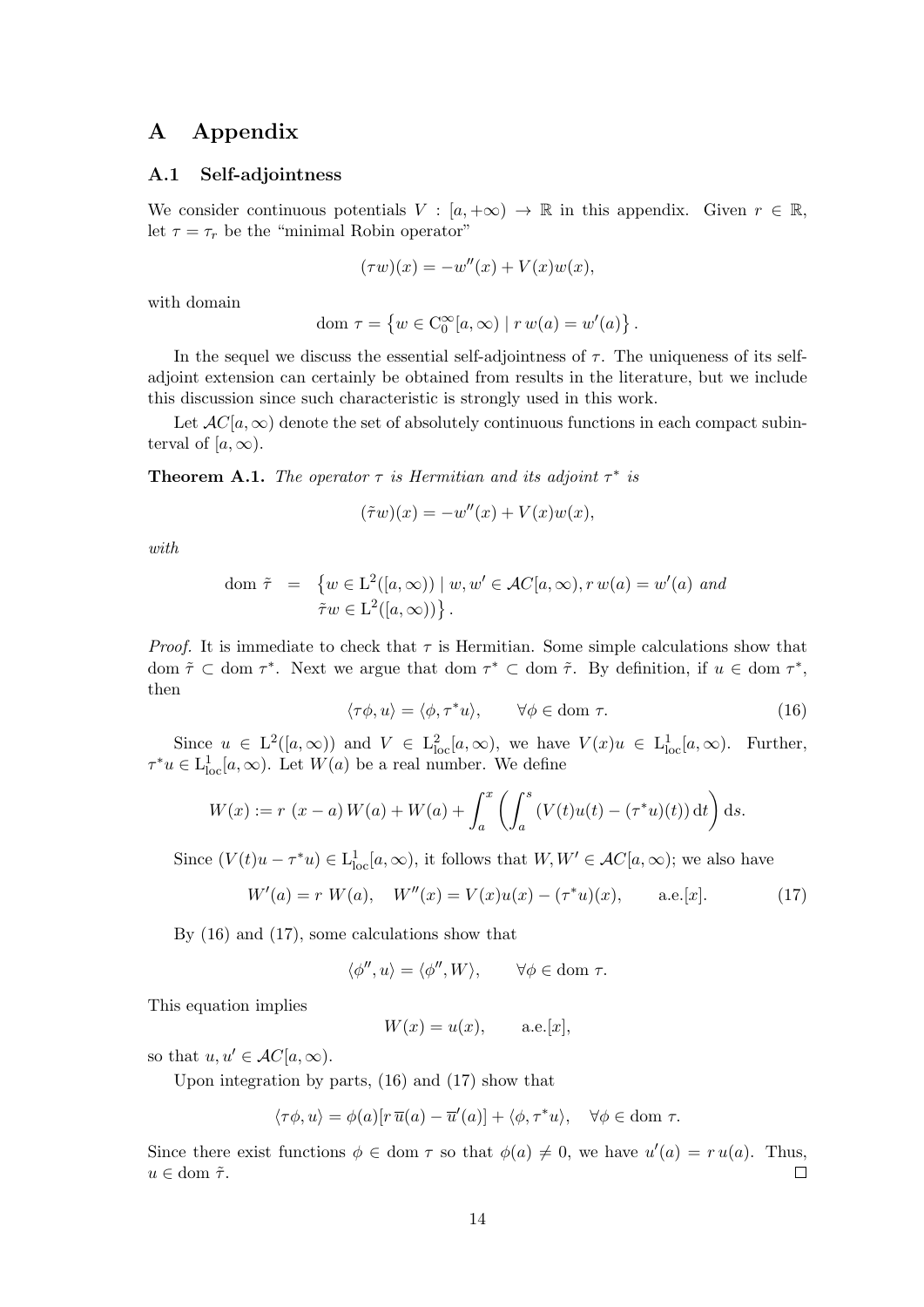Next, we shall make use of the limit point criterion (see [4, 12] for details).

**Proposition A.1.**  $\tau$  is in limit point case at a. If  $V(x)$  is bounded from below, then  $\tau$  is in the limit point case at  $\infty$ .

*Proof.* Due the condition  $u'(a) = ru(a)$  on  $u \in \text{dom } \tau^*$ ,  $\tau$  is in limit point case at a. On the other hand, since  $V(x)$  is bounded from below. Theorem 6.3 in [12] ensures that  $\tau$  is in the limit point case at  $\infty$ . П

**Corollary A.1.** If  $V(x)$  is bounded from below, then  $\tau$  is essentially self-adjoint (i.e., dom  $\tau$  is a core of  $\tau^*$ ). Hence,  $\tau^*$  is its unique self-adjoint extension.

Note that in case  $V(x)$  is a bounded (continuous) function, then the domain of the unique self-adjoint extension above reduces to

dom 
$$
\tau^* = \{ w \in H^2([a, \infty)) | r w(a) = w'(a) \},
$$

e.g., as for (4) in the Introduction.

#### A.2 Quadratic form

In this subsection we stick it out with  $g : [a, +\infty) \to \mathbb{R}$  of class  $C^2$  and bounded continuous functions  $j(x)$ ,  $j'(x)$ , so bounded potential  $\varrho(x) = j^2(x) + j'(x)$ . The usual quadratic form associated with the self-adjoint operator  $T$  in (4) is given by

$$
t(w) = \int_a^{\infty} [|w'|^2 + (\varrho(x) + c)|w|^2] dx + j(a)|w(a)|^2,
$$

with dom  $t = H^1([a,\infty))$ .

Pick  $w \in \text{dom } t$ . Since  $j(x)|w(x)|^2 \to 0$  as  $x \to \infty$ , an integration by parts implies

$$
t(w) = \int_{a}^{\infty} \left[ |w'|^{2} + (j^{2}(x) + j'(x) + c)|w|^{2} \right] dx + j(a)|w(a)|^{2} - \lim_{x \to \infty} j(x)|w(x)|^{2}
$$
  
= 
$$
\int_{a}^{\infty} \left[ |w'|^{2} + j^{2}(x)|w|^{2} - j(x)(\overline{w}w' + \overline{w}'w) + c|w|^{2} \right] dx
$$
  
= 
$$
\int_{a}^{\infty} \left( |w' - j(x)w|^{2} + c|w|^{2} \right) dx,
$$

and we have obtained another expression for  $t$ , one that naturally appears in the calculations in the main part of this text.

### References

- [1] J. M. Arrieta and M. C. Pereira, The Neumann problem in thin domains with very highly oscillatory boundaries, *J. Math. Anal. Appl.* **404** (2013) 86-104.
- [2] R. Bedoya, C. R. de Oliveira and A. A. Verri, Complex Γ-convergence and magnetic Dirichlet Laplacian in bounded thin tubes, J. Spectr. Theory 4 (2014) 621–642.
- [3] G. Bouchitté, M. L. Mascarenhas and L. Trabucho, On the curvature and torsion effects in one dimensional waveguides, ESAIM Control Optim. Calc. Var. 13 (2007) 793–808.